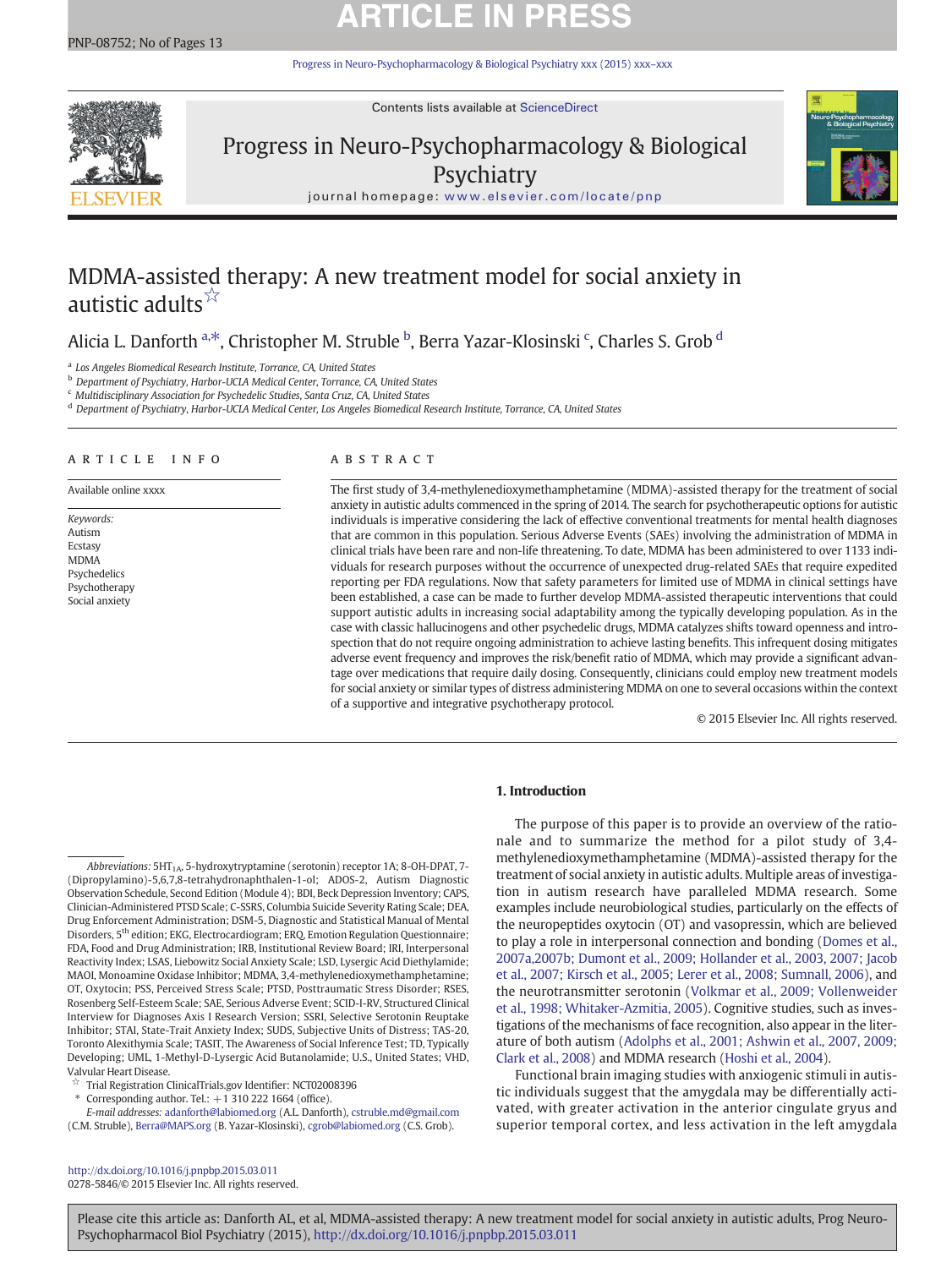<span id="page-1-0"></span>and left orbito-frontal cortex ([Ashwin et al., 2007](#page-8-0)), or it may signal in an atypical manner to the fusiform gyrus, a key brain region involved in facial recognition, resulting in differences in social perception between autistic and typically developing (TD) individuals ([Hall et al.,](#page-10-0) [2010](#page-10-0)). In TD healthy volunteers, MDMA administration acutely decreases activity in the left amygdala ([Gamma et al., 2000](#page-9-0)), a brain region involved in the interpretation of negative cues, and attenuates amygdalar response and emotional reactivity to angry faces ([Bedi](#page-9-0) [et al., 2009](#page-9-0)). This action of MDMA is compatible with its reported reduction in fear of emotional injury or defensiveness ([Greer and Tolbert,](#page-9-0) [1986\)](#page-9-0). The multi-level effects of MDMA on brain circuits, monoaminergic neurotransmitters, and neurohormones that have been studied extensively in autistic individuals suggest that further study of the effects of MDMA in autistic populations is warranted. In addition, MDMA has been proposed as a treatment for anxiety disorders [\(Johansen and Krebs, 2009\)](#page-10-0), which are prevalent in autistic individuals [\(Gillott and Standen, 2007](#page-9-0)). The current review takes into account these areas of overlap and explores a parallel indication by studying MDMA-assisted therapy as an intervention for social anxiety in autistic adults.

### 1.1. Relevant history

MDMA, also known as the street drug Ecstasy or Molly, is a psychoactive compound with structural similarities to both amphetamine and the hallucinogenic phenethylamines [\(Grob and Poland, 1995\)](#page-9-0). MDMA is a laboratory-synthesized compound that does not exist on its own in

#### Table 1

Major studies implicating the effects of MDMA.

nature. Even though MDMA has been illegal in the United States since the mid-1980s, there were 0.8 million past-year initiates who reported first-time Ecstasy use in 2013 ([Substance Abuse and Mental Health](#page-11-0) [Services Administration, 2014\)](#page-11-0).

MDMA was developed as a byproduct of a styptic compound at Merck in Germany in 1912. University and industry based medicinal chemists started conducting initial scientific investigations during the 1970s after chemist Alexander Shulgin began exploring MDMA's potential to create controllable altered states of consciousness. Despite reported therapeutic potential ([Greer and Tolbert, 1986; Grinspoon and](#page-9-0) [Bakalar, 1986\)](#page-9-0), concerns about potential neurotoxicity resulted in suppression of FDA-approved research with human subjects in clinical investigations. Gross errors in reporting on MDMA's effects, side effects, and risk factors in non-human primate studies (e.g., [Ricaurte et al.,](#page-11-0) [2003](#page-11-0)), in addition to problems with interspecies scaling algorithms leading to overdosing by an order of magnitude in animal studies [\(Baumann et al., 2007\)](#page-9-0), have contributed to confusion about which policies and approaches are optimal regarding regulation and research.

Early investigators noted MDMA's capacity to help people talk openly and honestly about themselves and their relationships, without defensive conditioning intervening [\(Greer and Tolbert, 1986; Stolaroff,](#page-9-0) [2004\)](#page-9-0). For several hours, anxiety and fear appeared to decrease, even in subjects who were chronically constricted and apprehensive. Of particular interest to psychiatric researchers were clients with disorders such as chronic post-traumatic stress disorder (PTSD) and depression who were nonresponsive to conventional treatment models. Beginning in the mid-1970s, therapists and psychiatrists provided the still-legal

|      | Year Citation                    | Sample                                                 | Category                  | Significance                                                                                                                                                                                                                                                     |
|------|----------------------------------|--------------------------------------------------------|---------------------------|------------------------------------------------------------------------------------------------------------------------------------------------------------------------------------------------------------------------------------------------------------------|
|      | 1986 Greer & Tolbert             | 29                                                     | Psychotherapy             | First published report                                                                                                                                                                                                                                           |
|      | 1998 Grob                        | 18                                                     | Phase $1 -$ Preliminary   | Controlled study                                                                                                                                                                                                                                                 |
|      | 2008 Bouso et al.                | 6                                                      | Psychotherapy             | Controlled study (incomplete)                                                                                                                                                                                                                                    |
|      | 2011 Mithoefer et al.            | 20                                                     | Psychotherapy             | Blinded, placebo controlled RCT                                                                                                                                                                                                                                  |
|      | 2013 Mithoefer et al.            | 16 (CAPS);                                             | Psychotherapy (see above) | Long term follow up of above                                                                                                                                                                                                                                     |
|      |                                  | 19 (Questionnaire)                                     |                           |                                                                                                                                                                                                                                                                  |
|      | 2013 Oehen et al.                | 12                                                     | Psychotherapy             | 2nd RCT, active placebo                                                                                                                                                                                                                                          |
|      | 2000 Gamma et al.                | 16                                                     | Mechanism of action       | PET study $-$ < L amygdala                                                                                                                                                                                                                                       |
|      | 2009 Dumont et al.               | 15                                                     | Mechanism of action       | Elevated OT in an RCT                                                                                                                                                                                                                                            |
|      | 2009 Bedi et al.                 | 9                                                      | Mechanism of action       | fMRI of brain - lower amygdala to angry faces                                                                                                                                                                                                                    |
|      | 2014 Carhart-Harris et al.       | 19                                                     | Mechanism of action       | Worst memories less distressing & vivid                                                                                                                                                                                                                          |
|      | 2014 Bedi et al.                 | 13                                                     | Mechanism of action       | Increased social language RCT                                                                                                                                                                                                                                    |
|      | 2014 Hysek et al.                | 32                                                     | Mechanism of action       | Increased emotional empathy, prosocial in men                                                                                                                                                                                                                    |
|      | 2014 Kuypers et al.              | 20                                                     | Mechanism of action       | Plasma OT after MDMA unrelated to empathy                                                                                                                                                                                                                        |
|      | 2012 Hysek et al.                | 48                                                     | Mechanism of action       | Changes in emotion reading, self-reported increased closeness, elevated OT                                                                                                                                                                                       |
|      | 1996 Grob et al.                 | 6                                                      | Pharmacodynamics/PK       | Reported cardiovascular, increased cortisol, prolactin                                                                                                                                                                                                           |
|      | 1998 Vollenweider et al.         | 13                                                     | Pharmacodynamics/PK       | Subjective, cardiovascular, neuroendocrine & spont, reactions                                                                                                                                                                                                    |
|      | 2000 de la Torre et al.          | 14 (6 in study 1; 8 in study 2)                        | Pharmacodynamics/PK       | Detected nonlinear pharmacokinetics                                                                                                                                                                                                                              |
|      | 2001 Liechti and Vollenweider 16 |                                                        | Pharmacodynamics/PK       | Using pretreatment studies, shows impact of 5HT release on MDMA effects                                                                                                                                                                                          |
|      | 2001 Liechti et al.              | 74 (incl. earlier FXV samples)                         | Pharmacodynamics/PK       | Pooled data - women report greater subjective effects & reactions, men<br>higher cardiovascular                                                                                                                                                                  |
|      | 2014 Kirkpatrick et al.          | 220 <sup>a</sup> (contains de Wit,<br>ME Liechti data) | Pharmacodynamics/PK       | Demonstrates similarity of MDMA effects across 3 independent laboratories                                                                                                                                                                                        |
|      | 2006 Mechan et al.               | 4 squirrel monkeys                                     | PK/risks and toxicity     | Detected nonlinear PK in monkeys, and demonstrates doses deemed<br>"human equivalent" weren't.                                                                                                                                                                   |
| 2009 | Rogers                           | Review/meta analysis                                   | PK/risks                  | Systematic review and meta-analyses of literature concluding Ecstasy use may<br>produce significant but small impairments and can but mostly won't be fatal                                                                                                      |
|      | 2007 Schilt                      | 58 Ecstasy users, 60 controls                          | PK/risks                  | First prospective study of effects of Ecstasy use. Reported impaired                                                                                                                                                                                             |
|      | 2011 Halpern                     | 52 Ecstasy users; 59 controls<br>matched for drug use  | PK/Risks                  | (actually less improvement) in verbal memory but no other areas.<br>Study strongly controlling for drug use histories and using low drug use sample.<br>Found few differences in cognitive performance save poorer strategic<br>self-regulation in Ecstasy users |
|      | 2010 Nutt et al.                 | 20 substances                                          | Risks/benefits            | Modeling determined alcohol, heroin most harmful; [magic] mushrooms,                                                                                                                                                                                             |
|      | 2010 Van Amsterdam et al.        | 19 substances                                          | Risks/benefits            | buprenorphine last (i.e. least harmful); MDMA 17/20 on list.<br>Used similar team and produced similar but not identical rankings. In this model,<br>Ecstasy 14th of 19, rated slightly more harmful than Nutt et al.                                            |
|      | 2007 Sessa                       | Review                                                 | Therapy assessment        | Argues for use of MDMA in psychotherapy                                                                                                                                                                                                                          |
| 2009 | Johanson and Krebs               | Review                                                 | Review                    | Provides hypotheses and model for how MDMA might help treat anxiety<br>disorders                                                                                                                                                                                 |

a The Basel sample is not the same as the Zurich sample so the two sets represent independent data samples. However, Kirkpatrick et al. may cover data addressed in reports by the Basel (Hysek–Liechti) team and at least of the Bedi/De Wit data (when collected at the University of Chicago).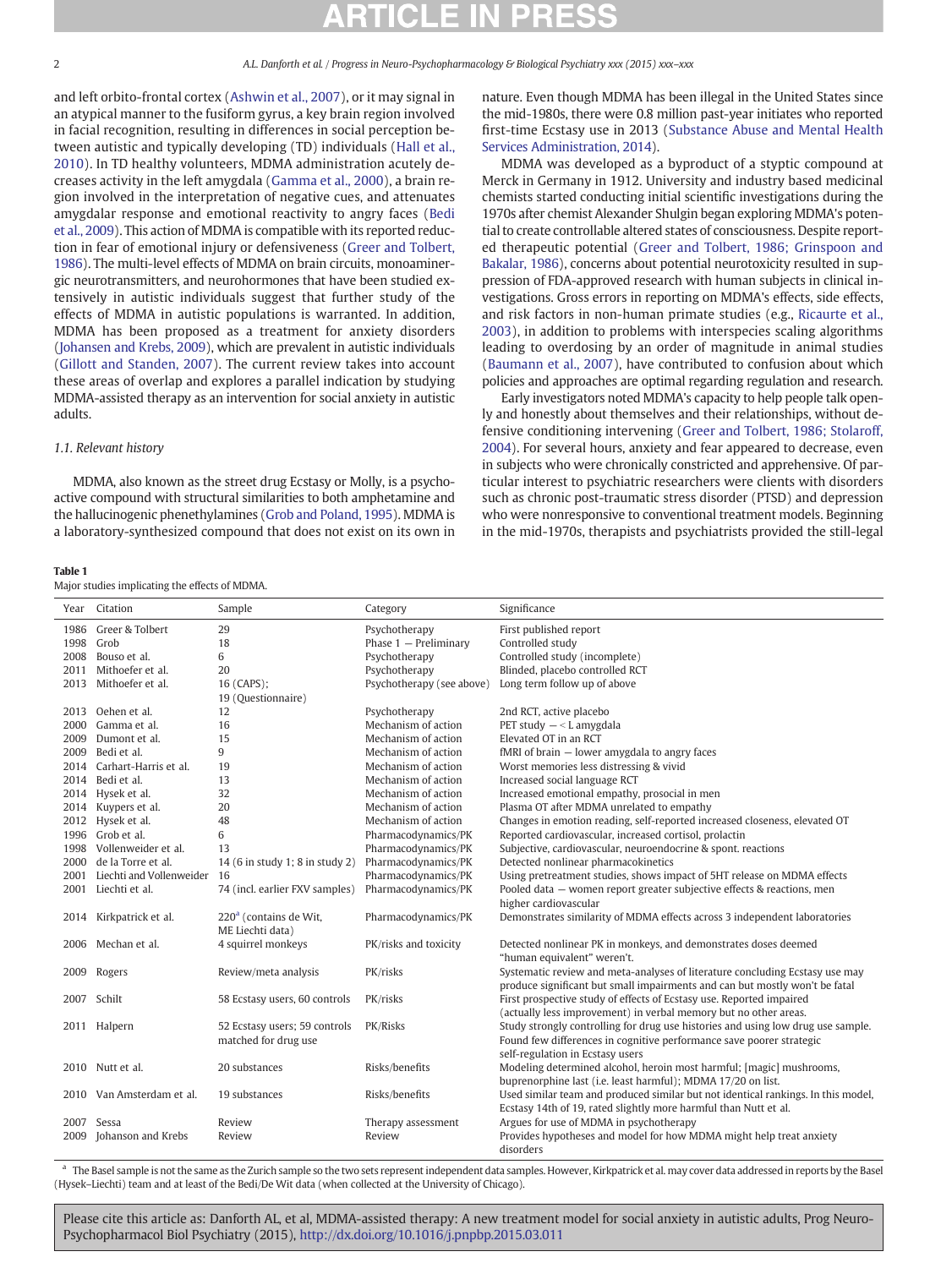MDMA to thousands of clients as an adjunct to therapy, but unfortunately no methodical research was published from this period.

Formal hearings commenced in 1985 to determine MDMA's legal status. Weighing the interests of the therapeutic community against the growing perception of MDMA's abuse liability and the threat it posed to public health and safety, the U.S. Drug Enforcement Administration (DEA) eventually ordered that it be placed in the most restrictive category, Schedule I, in 1986 [\(Lawn, 1986](#page-10-0)).

In the decades following the DEA scheduling, discord and divisiveness escalated in the research world. At the center of the debate was the question of whether or not MDMA use caused neurotoxicity resulting in brain damage. Histopathological findings in animal studies with repeated "binge administration" injections demonstrated that distal serotonergic axonal degeneration could result with doses much higher than recreational users consume ([Sumnall, 2006\)](#page-11-0). Implications of such pre-clinical findings are further confounded by observations of proximal axonal regeneration, cell body sparing, and absence of standard laboratory markers of neurotoxicity. Some studies suggested that even modest use could lead to irreparable organic and psychiatric damage, which included emotional and memory deficits, although these reports were often marred by flawed research methodologies, questionable data analyses, and biased conclusions [\(Danforth and](#page-9-0) [Grob, 2009;](#page-9-0) [Grob, 2000, 2005; LeVay, 2008\)](#page-9-0).

The Ecstasy user literature base also contains multiple factors that limit the generalizability of naturalistic studies of street Ecstasy to clinical settings in which pure MDMA is administered from one to several times within a psychotherapy paradigm. The most substantial of these limitations are the high quantities of doses taken in nearly all publications on recreational Ecstasy users, often on the order of several hundreds of doses. Critics of MDMA-assisted psychotherapy use this data to suggest a higher level of risk than logically can be inferred from no more than six exposures reported in MDMA-assisted psychotherapy clinical trials (e.g., [Parrott, 2014\)](#page-11-0). Additionally, "Ecstasy" refers to MDMA obtained from street sources which currently is almost always cut with other drugs as seized shipments from 2007 show only 3% of tablets destined for North American markets containing pure MDMA [\(Hudson et al., 2014\)](#page-10-0) [\(https://www.ecstasydata.org/stats.php\)](https://www.ecstasydata.org/stats.php). Authors commonly cite Ecstasy user data and use it to draw conclusions about MDMA without citing the above purity limitation ([Grob, 2000](#page-9-0)). Furthermore, Ecstasy users are also almost always polysubstance abusers as indicated in the 2007 National Epidemiologic Survey on Alcohol and Related Conditions ( $n = 43,093$ ) ([Wu et al., 2009](#page-12-0)), and high polysubstance abuse rates confound nearly all of the Ecstasy correlations found in the medical literature to date. Other common notable hazards include adverse environmental conditions, polydrug use in dangerous combinations, and ingestion of high doses or stacking multiple doses to prolong drug effects. Therefore, research on recreational Ecstasy use has limited applicability to determining the safety of clinical investigations of MDMA-assisted therapy.

### 1.2. Pharmacology and behavioral effects in animals

Research into the pharmacological, physiological, or psychological effects of MDMA began in the 1950s, when the U.S. Army administered MDMA to guinea pigs, monkeys, mice, rats, and dogs as part of a military research program, possibly intended to develop chemical incapacitants or means of enhancing interrogation ([Hardman et al., 1973](#page-10-0)). Investigations of the pharmacology, functional effects, and toxicity of MDMA in animals have generally included injections of large and often repeated doses of MDMA in an attempt to produce human-equivalent doses [\(Baggott et al, 2001](#page-8-0)). Recent reports re-examining these effects have questioned the applicability of interspecies scaling models for MDMA, and have supported nonlinear pharmacology ([Baumann et al., 2009;](#page-9-0) [Mechan et al., 2006; Wang et al., 2005](#page-9-0)).

A study directly comparing MDMA pharmacokinetics in humans and monkeys found that the two species metabolized MDMA in a similar but not identical manner and that MDMA had a shorter half-life in monkeys than in humans. Both species exhibited nonlinear pharmacokinetics, and it appears that monkeys and humans exhibit similar plasma MDMA levels after receiving the same dose of MDMA ([Mueller et al.,](#page-10-0) [2009a,2009b](#page-10-0)). An investigation in rats also demonstrated nonlinear pharmacokinetics in that species as well, finding that humanequivalent doses of MDMA in rats are close to or identical to those in humans and drug half-life is rapid ([Baumann et al., 2009](#page-9-0)). Doses of 10 mg/kg, but not 2 mg/kg, produced signs of serotonin syndrome in rats, but neither dose reduced total serotonin levels in the brain two weeks after drug administration. These discoveries suggest that toxicological and behavioral studies of MDMA used doses exceeding human equivalent doses. As a consequence, it is difficult to interpret the relevance of findings in nonclinical studies employing these dosing regimes.

Early studies in rodents suggest that  $5HT<sub>1A</sub>$  receptors reduce anxiety and aggression [\(Brunner and Hen, 1997; Graeff et al., 1996\)](#page-9-0), and some drug discrimination studies suggest that the  $5HT<sub>1A</sub>$  agonist 8-OH-DPAT partially or fully substitutes for MDMA ([Glennon and Young,](#page-9-0) [2000; Glennon et al., 2007; Schechter, 1986\)](#page-9-0). Administering a  $5HT<sub>1A</sub>$  antagonist attenuates the prosocial behavior of rats, measured by preference to lie adjacent to each other, possibly because it prevents elevation in OT ([Morley et al., 2005; Thompson et al., 2007](#page-10-0)). At least some direct or indirect effects of MDMA on serotonin receptors may cause changes in GABA uptake in the ventral tegmental area of rats [\(Bankson and Yamamoto, 2004\)](#page-8-0). In rodents, doses of MDMA equivalent to human doses produce either few or no behavioral effects. However, doses of 5 mg/kg or greater have several specific behavioral effects, including increased locomotor activity, increased anxiety at moderately high doses, and decreased anxiety at higher doses ([Cole and Sumnall,](#page-9-0) [2003; Green et al., 2003\)](#page-9-0). In contrast, rhesus monkeys do not exhibit increased locomotor activity after receiving up to 2.4 mg/kg MDMA [\(Crean et al., 2006](#page-9-0)).

To date, no empirical investigations have been conducted on the effects of MDMA on primate social interactions. Morley and colleagues observed rat behavior after receiving 5 mg/kg MDMA, noting that this dose correlated with prosocial behavior, such as lying next to each other ([Morley et al., 2005](#page-10-0)). Recent studies conducted by the same team of researchers suggest that MDMA increases prosocial behavior in rats by elevating OT in the paraventricular nucleus through 5HT1A receptor agonism, with the OT increase arising from the indirect effects of MDMA on 5HT1A receptors ([Thompson et al., 2007, 2009](#page-11-0)). At present, there have been no human pharmacological challenge studies combining MDMA with 5HT1A agonists, while 5HT1A antagonists have negligible effects on subjective or physiological effects of MDMA in humans [\(Hasler et al., 2009; Hysek et al., 2010;](#page-10-0) [van Wel et al., 2012](#page-11-0)). As a result, it is unclear whether the rat behavior is analogous to human reports of increased feelings of empathy or interpersonal closeness while under the influence of MDMA [\(Liester et al., 1992; Peroutka et al., 1988;](#page-10-0) [Solowij et al., 1992; Vollenweider et al., 1998](#page-10-0)).

### 1.3. Summary of effects of MDMA in humans

MDMA is primarily a potent releaser of serotonin as well as an inhibitor of presynaptic serotonin, dopamine, and norepinephrine [\(de la](#page-9-0) [Torre et al., 2004](#page-9-0)). Pharmacologically it exhibits effects similar to amphetamine type drugs, with a chemical structure that also resembles the classic hallucinogen mescaline. The primary mode of action of MDMA is as an indirect serotonergic agonist, increasing the amount of serotonin released into the synaptic space. MDMA interacts with the serotonin transporter, and is transported into the nerve terminal, facilitating the release of serotonin. After oral ingestion, MDMA is readily absorbed from the gastrointestinal tract.

At doses of at least 1 mg/kg (or approximately 70 mg) and higher, active doses of MDMA alter mood and cognition and produce slight alterations in perception [\(Dumont and Verkes, 2006; Liechti et al.,](#page-9-0) [2001\)](#page-9-0). Its onset of action is within 30–45 min of intake, and effects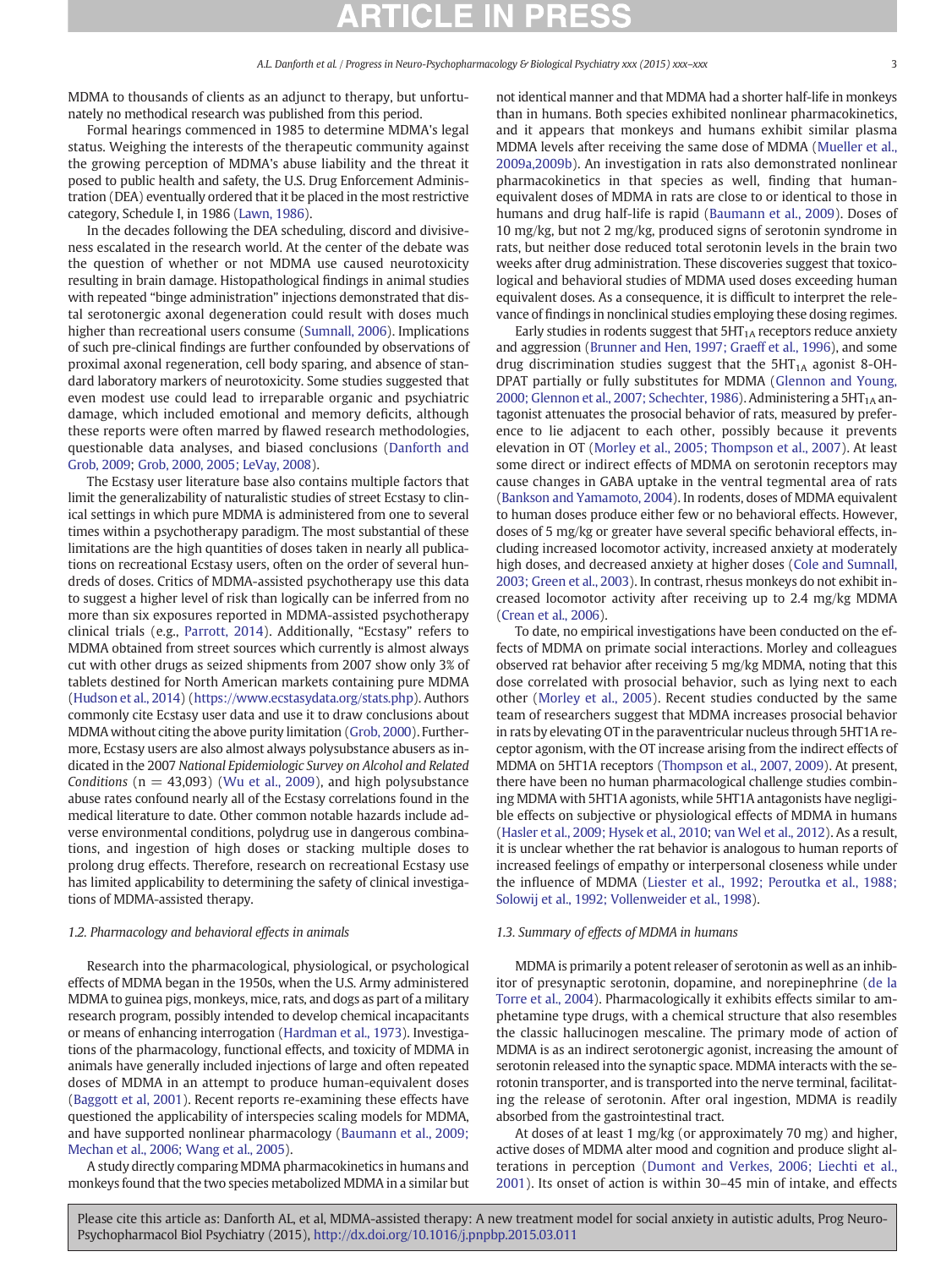peak 90 to 120 min after oral administration, and they are near to or at pre-drug levels 3 to 6 h later [\(Lamers et al., 2003; Tancer and Johanson,](#page-10-0) [2001; Vollenweider, 1998](#page-10-0)). Sub-acute effects may occur one to three days after drug administration, but are no longer apparent seven to 14 days later ([Harris et al., 2002; Huxster et al., 2006; Pirona and](#page-10-0) [Morgan, 2010](#page-10-0)). The elimination half-life is approximately 7 h. MDMA's primary metabolite, 3-4 methylenedioxyamphetamine (MDA), has a longer half-life of approximately 16–38 h. Primary enzymatic activity responsible for the metabolism of MDMA occurs at the hepatic cytochrome P45 CYP2D6 enzyme. MDMA is metabolized in a non-linear manner with relatively small increases in dose causing disproportionate elevation in MDMA plasma concentration, consequently necessitating vigilance for the development of signs of acute adverse reactions [\(Harris et al., 2002; Mas et al., 1999\)](#page-10-0).

### 1.3.1. Physiological effects

MDMA acutely increases cortisol, prolactin, and adrenocorticotropic hormone concentrations in a dose-dependent manner ([Farré et al.,](#page-9-0) [2004; Grob et al., 1996; Harris et al., 2002; Mas et al., 1999; Parrott](#page-9-0) [et al., 2008](#page-9-0)). MDMA also produces a robust increase in the neurohormone OT [\(Dumont et al., 2009\)](#page-9-0). OT is a neuropeptide associated with pair bonding and social affiliation in mammals that also attenuates amygdalar response to anxiogenic stimuli [\(Adolphs et al., 2005; Bartz](#page-8-0) [and Hollander, 2006](#page-8-0)). Exogenous OT administration is associated with increased interpersonal trust and changes in social perception, including attenuated reactivity to threatening faces [\(Domes et al., 2007a,](#page-9-0) [2007b; Kosfeld et al., 2005](#page-9-0)). OT administration also improves empathic accuracy in some individuals who are shy or lack adequate social skills [\(Guastella et al., 2010\)](#page-10-0). Alterations in OT signaling have also been proposed as a potential mechanism for the underlying neurological basis for the core social differences in autism and have been implicated as a possible novel therapy for enhancing social adaptability [\(Bartz and](#page-8-0) [Hollander, 2006](#page-8-0)).

MDMA elevates OT in peripheral blood ([Dumont et al., 2009; Hysek](#page-9-0) [et al., 2012; Wolff et al., 2006](#page-9-0)), which is an imperfect but somewhat reliable indicator of elevated OT in the brain [\(Bartz and Hollander, 2006\)](#page-8-0). Findings of an association between elevated OT and detectable MDMA in peripheral blood were first reported in a naturalistic study of London nightclub attendees with and without detectable plasma MDMA levels ([Wolff et al., 2006\)](#page-12-0). Dumont and colleagues reproduced these results in humans and found that MDMA significantly elevated peripheral plasma OT levels in a placebo-controlled study in healthy volunteers ([Dumont et al., 2009](#page-9-0)), in addition to a positive association between elevated levels of OT and prosocial feelings. Hysek and colleagues replicated these results and further reported that administering a serotonin reuptake inhibitor, but not a norepinephrine uptake inhibitor nor several adrenergic antagonists, attenuated the effects of MDMA on OT levels, suggesting a serotonergic mechanism in producing elevated ([Hysek et al., 2012\)](#page-10-0). The effects of MDMA on OT could be partially responsible for changes in empathy [\(Bedi et al, 2010](#page-9-0)). However, the multi-level effects of MDMA on monoaminergic signaling and OT, combined with a therapeutic setting focused on enhancing functional skills, are more likely to provide the opportunity for a corrective emotional experience greater than OT alone, and could be useful in the treatment of social anxiety in autistic adults.

Hyperthermia has occurred in people using Ecstasy in unsupervised and non-medical conditions (e.g., vigorous dancing in hot, underventilated spaces without adequate access to water), and though rare, it is one of the most frequently reported SAEs occurring in Ecstasy users [\(Henry and Rella, 2001; Liechti et al., 2005](#page-10-0)). In rare but sometimes lethal cases, naïve users have consumed too much water without ingesting required amounts of electrolytes, leading to water intoxication (hyponatremia) [\(Milroy, 2011](#page-10-0)). Taking MDMA with monoamine oxidase inhibitors (MAOIs) or with certain antiretroviral medications can induce a life-threatening hypertensive crisis [\(Harrington et al.,](#page-10-0) [1999; Smilkstein et al., 1987](#page-10-0)).

MDMA produces sympathomimetic effects that include elevation in blood pressure and heart rate. Elevation in blood pressure above 140/ 110 or higher occurred in approximately 5% of research participants receiving at least 100 mg MDMA in research studies. However, blood pressure returned to normal as drug effects waned ([Downing, 1986; Grob,](#page-9-0) [1998; Grob et al., 1996; Lester et al., 2000; Liechti et al., 2001; Mas](#page-9-0) [et al., 1999; Vollenweider et al., 1998\)](#page-9-0). The elevation of blood pressure and increased heart rate produced by MDMA, like that produced by other sympathomimetic drugs, can lead to additional risks and complications [\(Hughes et al., 1993; Kaku and Lowenstein, 1990; Perez et al.,](#page-10-0) [1999\)](#page-10-0), such as stroke, cardiac events or other cerebrovascular events, including cerebral venous sinus thrombosis ([Rothwell and Grant,](#page-11-0) [1993](#page-11-0)) and cerebral hemorrhage ([Gledhill et al., 1993; Henry et al.,](#page-9-0) [1992; Manchanda and Connolly, 1993; Selmi et al., 1995\)](#page-9-0). First-time users with congenital heart defects are especially vulnerable to cardiac events [\(Hall and Henry, 2006](#page-10-0)). Due to properly conducted medical screening, there have been no such events to date in any clinical trial of MDMA.

Some researchers expressed concern that MDMA activity at  $5HT_{2B}$ receptors might be indicative of increasing risk of valvular heart disease (VHD) with repeated use ([Setola et al., 2003\)](#page-11-0). Studies in Ecstasy users indicated that only people reporting average lifetime exposure of 900 tablets had cardiac abnormalities indicative of potential VHD [\(Droogmans et al., 2007](#page-9-0)), and a case of VHD has occurred in a man reporting approximately 16 years of Ecstasy use ([Montastruc et al.,](#page-10-0) [2012\)](#page-10-0). No abnormalities were found in people reporting lifetime exposure of approximately 200 tablets in the same study. Since VHDassociated changes and VHD only occurred after extremely heavy Ecstasy use, they are unlikely to be a risk within the research or therapeutic context.

Hepatotoxicity (liver disease or damage) was reported in approximately 16% of 199 case reports from non-medical, uncontrolled Ecstasy users, making it the third most SAE reported in the literature [\(Baggott](#page-8-0) [et al., 2001](#page-8-0)). No cases of liver disease or hepatotoxicity have occurred in a controlled clinical trial with MDMA.

MDMA is not considered physically addictive, but there have been reports of both acute and chronic psychological reactions in vulnerable individuals [\(Parrott, 2007](#page-11-0)). Nevertheless, these cases generally have been in the context of frequent polydrug use, Ecstasy or Molly use of dubious quality, adverse environmental settings, and significant underlying psychological vulnerability ([Grob, 2005\)](#page-9-0). Even though Ecstasy is considered a drug of abuse, pure MDMA is not considered a drug of dependence on the order of opioids, amphetamines, methamphetamines, and cocaine. This lack of dependence is evidenced by rodents and nonhuman primates self-administering MDMA at much lower rates than the aforementioned drugs ([De La Garza et al., 2007; Schenk, 2009](#page-9-0)), and even heavy Ecstasy users fail to report the intensive patterns of use seen with other stimulants. Hence, MDMA possesses moderate abuse liability that is greater than that for serotonergic hallucinogens but less than that for stimulants. [Nutt et al. \(2010\)](#page-11-0) have studied the relative harm of a variety of drugs and have identified MDMA as being among the least dangerous recreational compounds.

#### 1.3.2. Neuropsychological effects

Most of the therapeutic effects of MDMA result from changes in affect, cognition and social interaction. [Vollenweider et al., \(1998\)](#page-11-0) reported that MDMA produced acute "increased responsiveness to emotions, a heightened openness, and a sense of closeness to other people" (p. 247). When combined with psychotherapy that supports one or more of these effects, MDMA permits individuals to confront and consider emotionally intense memories, thoughts or feelings and perhaps through changes in mood and perception increases empathy and compassion for others and one's self ([Bouso et al., 2008; Greer and Tolbert, 1986;](#page-9-0) [Mithoefer et al., 2011](#page-9-0)).

MDMA facilitates states of positive mood as well as transient anxiety [\(Camí et al., 2000; Harris et al., 2002; Liechti et al., 2001](#page-9-0); [Tancer &](#page-11-0)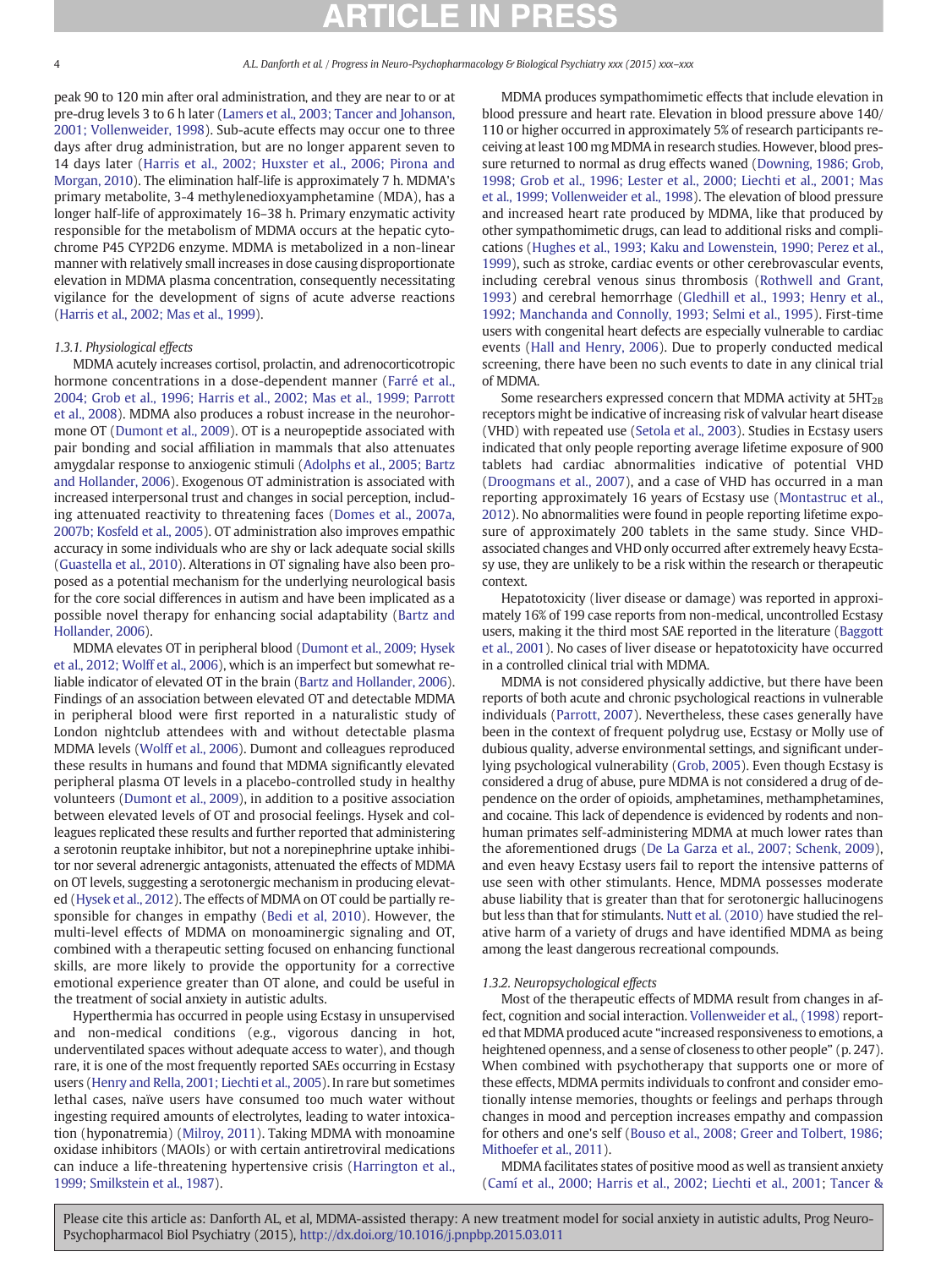[Johanson, 2001](#page-11-0)). MDMA users report feeling more talkative and friendly after receiving MDMA, and at least one research team informally reported increased feelings of closeness to others [\(Vollenweider et al., 1998](#page-11-0)). However, subjects have also reported feeling anxious and undergoing negatively experienced derealization, including increased anxiety related to loss of control and experiences of racing or blocked thoughts [\(Camí et al., 2000; Liechti et al., 2001; Vollenweider et al., 1998\)](#page-9-0). Subjects receiving active doses of MDMA experienced euphoria, positive mood, vigor and positively experienced derealization, and they also experienced anxiety, tension and dysphoria, as concern over losing control over the self ([Camí et al., 2000; Harris et al., 2002](#page-9-0); [Tancer & Johanson,](#page-11-0) [2001](#page-11-0); [Liechti et al., 2001](#page-10-0)). Available data is unclear regarding whether the increases in positive and negative mood occur simultaneously or occur at different times throughout the duration of MDMA effects; data in reports from two different teams suggest that peaks in negative mood may precede peaks for positive mood ([Tancer & Johanson 2001;](#page-11-0) [Liechti and Vollenweider, 2000](#page-10-0)). [Table 1](#page-1-0) lists major studies implicating the effects of MDMA.

### 1.4. Clinical advantages of MDMA

As a clinical intervention to increase social adaptability, MDMA provides specific advantages. In supportive settings, a typical oral dose of 75–125 mg produces psychological effects that are distinct from those of classic hallucinogens [\(Nichols, 1986; Vollenweider et al., 1998](#page-11-0)). Beginning in the late 1970s, proponents saw the benefits of MDMA, compared to classic hallucinogens, making it uniquely suited as an adjunct to therapy. It was comparatively mild, shorter acting, and induced an enhanced ability to facilitate heightened states of introspection, all without distracting cognitive distortions and alterations in perception, body image, and sense of self commonly seen with classic hallucinogens, such as LSD, psilocybin, and mescaline. Users were reported as losing defensive anxiety and feeling more emotionally open thus giving them access to feelings and thoughts not ordinarily available to them.

In informal settings, MDMA was reported to be useful in treating a wide range of conditions, including post-traumatic stress, phobias, psychosomatic disorders, depression, suicidality, drug addiction, relationship difficulties and the psychological distress of terminal illness [\(Adamson and Metzner, 1988; Downing, 1986; Greer and Tolbert,](#page-8-0) [1986; Grinspoon and Bakalar, 1986; Riedlinger and Riedlinger, 1994](#page-8-0)). Lasting improvement was often reported in patients' self-esteem, ability to communicate with significant others, capacity for achieving empathic rapport, interest in and capacity for insight, strengthened capacity for trust and intimacy, and enhanced therapeutic alliance ([Grinspoon and](#page-9-0) [Bakalar, 1986](#page-9-0)).

### 2. Phase 1 and Phase 2 clinical studies with MDMA

### 2.1. Establishing safety and feasibility

Recent research with human subjects has focused on establishing safety parameters for limited use of MDMA-assisted therapy in U.S. and European clinical settings (e.g., [Mithoefer et al., 2011, 2013;](#page-10-0) [Oehen et al., 2013\)](#page-10-0). The first double-blind, placebo controlled U.S. Phase 1, FDA-compliant study was conducted in 1994, with findings that suggested MDMA may cause a statistically significant increase in body temperature, heart rate, and blood pressure in some healthy volunteers ([Grob, 1998; Grob et al., 1996; Lieb et al., 2002](#page-9-0)). However, these increases were found to be transient and generally tolerable in a controlled clinical setting. Subsequent trials confirmed that MDMA produced significant increases in heart rate and blood pressure that were likely to be well tolerated by healthy individuals [\(Check, 2004; Doblin,](#page-9-0) [2002; Hysek et al., 2012; Lieb et al., 2002; von Sydow et al., 2002](#page-9-0)). As of November 2014, MDMA had been administered to more than 1133 research subjects, in both Phase 1 and Phase 2 studies. Only one expected SAE that was probably drug-related has been reported, which was an increase in frequency of premature ventricular contractions experienced during treatment, which resolved with full recovery to baseline after the effects of MDMA ceased. No acute cardiac damage occurred, and hospitalization during this SAE was a cautionary measure. No unexpected, life-threatening SAEs have occurred in published or ongoing research studies [\(Jerome and Baggott, 2003; Multidisciplinary Association](#page-10-0) [for Psychedelic Studies, 2015](#page-10-0))

### 2.2. MDMA-assisted therapy for PTSD

The first placebo-controlled Phase 2 pilot study of MDMA-assisted psychotherapy for the treatment of chronic, treatment resistant PTSD demonstrated promising results in a sample of 20 subjects [\(Mithoefer](#page-10-0) [et al., 2011\)](#page-10-0). Scores on the Clinician-Administered PTSD Scale (CAPS), an established gold-standard measure of PTSD symptoms, declined to a statistically and clinically significant degree after undergoing MDMA-assisted psychotherapy. The group of subjects randomized to receive MDMA showed a mean CAPS score reduction of 53.7, with a mean starting score of 79.2, whereas, participants in the placebo arm who also received psychotherapy had a mean starting score of 79.6 and showed a mean CAPS score reduction of 20.5. As a point of comparison, a reduction of mean CAPS scores of 10.2 in a clinical trial of 187 patients resulted in FDA-approval of sertraline (Zoloft) for PTSD ([Brady](#page-9-0) [et al., 2000](#page-9-0)). Improvements in PTSD symptoms observed in the proof of principle study were maintained an average of 3.8 years later ( $N =$ 16) ([Mithoefer et al., 2013\)](#page-10-0). [Mithoefer et al., \(2011\)](#page-10-0) reported that, "MDMA-assisted psychotherapy with close follow-up monitoring and support can be used with acceptable and short-lived side effects in a carefully screened group of subjects with chronic, treatment-resistant PTSD" (p. 449). A double blind pilot study of MDMA-assisted psychotherapy conducted by a Swiss therapist team in an equivalent Swiss clinical population ( $N = 12$ ) comparing 125 mg MDMA to 25 mg MDMA as an active placebo found a clinically but not statistically significant effect, although trends toward symptomatic improvement were noted using a German translation of the CAPS [\(Oehen et al., 2013](#page-11-0)). The improvement continued to increase during the twelve-month follow-up.

Currently, four Phase 2 pilot studies of MDMA-assisted psychotherapy are underway for treatment of chronic PTSD (NCT01689740, NCT01793610, NCT01211405, NCT01958593), including one in traumatized war veterans and as well as first responders, such as police officers and fire fighters. These studies have shown promise for MDMA-assisted psychotherapy to help people overcome PTSD, an anxiety-related disorder, and suggest that this treatment could also be useful in treating social anxiety in autistic adults.

### 3. The need for innovative mental healthcare options for autistic adults

A major revision of autism diagnostic criteria in the in the Diagnostic and Statistical Manual of Mental Disorders, 5th edition [\(American](#page-8-0) [Psychiatric Association, 2013](#page-8-0)) eliminated the distinctions between autism categories and combined them under one diagnosis. The revised DSM-5 definition includes the former diagnoses of Asperger's Disorder and Pervasive Developmental Disorder. The term autism refers to a spectrum of congenital and pervasive neurocognitive variants, characterized, in part, by atypical development of social and communication skills.

At present, there are no published research data in support of any compound that can influence the course of autism or be a causative agent. Autistic adults often present for treatment of conditions such as anxiety, trauma, depression, and social adaptability challenges. However, responses to conventional prescription medications evaluated in TD individuals are often ineffective in autistic individuals (e.g., [King et al.,](#page-10-0) [2009](#page-10-0)), and mutual difficulties establishing therapeutic rapport between clinicians and clients can interfere with conventional, psychodynamic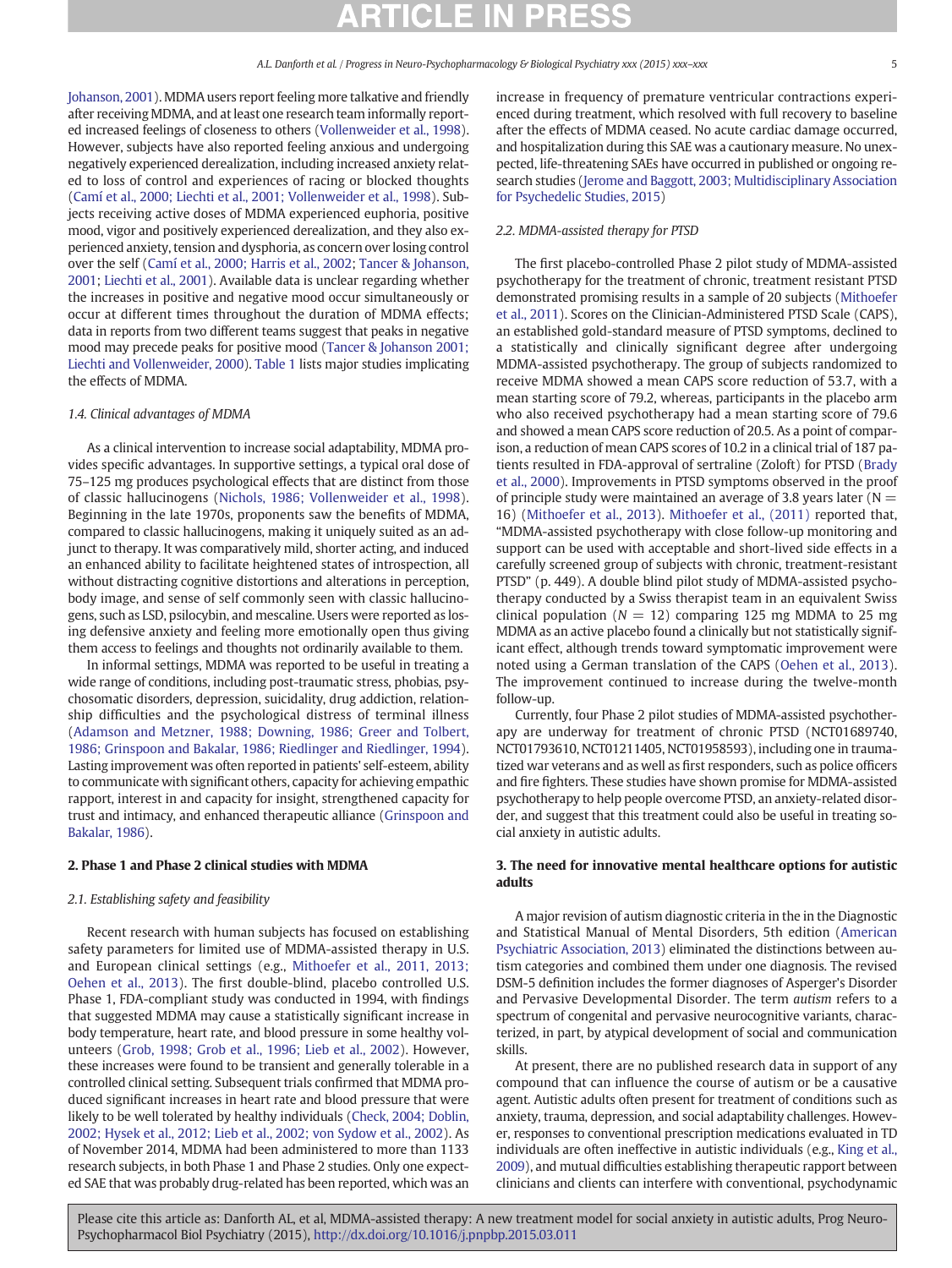psychotherapy [\(Koenig and Levine, 2011; Ramsay et al., 2005](#page-10-0)). The search for new supportive treatments is relevant given the lack of established or effective treatment options for anxiety, depression, trauma, and other psychological distress in autistic adults.

### 3.1. Pharmacotherapy: few effective options

Clinical diagnoses such as anxiety disorders, depression, obsessive– compulsive disorder, Tourette's syndrome, tics, and epilepsy are common in autistic populations [\(Barnhill and Myles, 2001; Canitano and](#page-8-0) [Vivanti, 2007; Cath et al., 2008; Duggal et al., 2001; Frazier et al.,](#page-8-0) [2002; Newman and Ghaziuddin, 2008; Saulnier and Volkmar, 2007;](#page-8-0) [Tsai, 2006; Wymbs et al., 2005\)](#page-8-0). Conventional anti-anxiety medications, including selective serotonin reuptake inhibitors (SSRIs), MAOIs, and benzodiazepines, lack substantial clinical effectiveness in autistic adults, potentially due to physiological differences between autistic and TD individuals. There may be underlying biological reasons for this difference, including some reported evidence for a lower number of benzodiazepine binding sites in the brains of autistic adults [\(King et al., 2009;](#page-10-0) [Oblak et al., 2012\)](#page-10-0).

Medications approved for the treatment of other indications are often prescribed "off-label" without the Food and Drug Administration (FDA) approval for the use in autistic children, adolescents, and adults. For example, off-label prescription of SSRIs is on the rise in this population [\(Hollander et al., 2012](#page-10-0)). The data on SSRIs in the treatment of autistic individuals are of varied nature. Given the paucity of confirmed efficacy in clinical trials and clinical practice, the search for effective, complementary and alternative interventions for mental health issues in autistic populations remains urgent.

#### 3.2. Social anxiety and autism

Social anxiety, also known as social phobia, is characterized by fear of scrutiny and avoidance of social interactions ([American Psychiatric](#page-8-0) [Association, 2013](#page-8-0)). Social anxiety is prevalent [\(Kessler et al., 1994\)](#page-10-0), begins early [\(Hazen and Stein, 1995; Öst, 1987](#page-10-0)), and follows a chronic course ([Reich et al., 1994](#page-11-0)). Impairment is substantial in TD individuals [\(Schneier et al., 1994](#page-11-0)), and fear and avoidance behaviors interfere with ability to work, attend school, and develop relationships, leading to low quality of life ([Liebowitz et al., 1985; Turner et al., 1986](#page-10-0)).

Comparative studies suggest that autistic adults, especially those who can speak and whose autism might not be immediately recognizable to others and who are faced with strong pressure to conform to non-autistic social norms, are at greater risk for lifetime and current psychological disorders, especially social anxiety ([Joshi et al., 2012;](#page-10-0) [Tantam, 1991, 2000](#page-10-0)). Social anxiety frequently compounds the considerable social challenges experienced by autistic adults ([White et al.,](#page-11-0) [2010\)](#page-11-0).

### 4. Factors in support of MDMA-assisted therapy for social anxiety in autistic adults

The primary purpose of this paper is to provide an overview of three main factors that supported the rationale for commencing the first pilot study of an MDMA-assisted therapy treatment model for an adult autistic population. The first factor is clinical findings in reports from early research with psychedelics in studies with autistic minors. The second factor is improved methodology for conducting safe and ethical research with psychedelics and MDMA, especially in vulnerable populations. The third, and most recently available, factor in support of commencing a pilot study is copious anecdotal support culled from public sources and scholarly exploratory inquiry.

#### 4.1. Early psychedelics research with autistic minors

Psychedelics are a large class of natural and synthetic substances with limited abuse liability and psychoactive properties that alter thought, mood, and perception in characteristic ways that can resemble dreaming, psychoses, and ecstatic religious experiences. The term is often used synonymously with hallucinogens in the medical literature. However, with psychedelics, the perceiver retains awareness of the illusory and personal nature of the altered perceptions [\(Aleman and de](#page-8-0) [Haan, 1998](#page-8-0)). MDMA is difficult to classify because it causes fewer and attenuated hallucinogenic effects ([Nichols, 1986](#page-11-0)) with less cognitive distortion [\(Grinspoon and Bakalar, 1986\)](#page-9-0) than other classes of psychedelics. MDMA also has mild to moderate amphetamine-like effects and produces subjective prosocial effects which are distinct from the mysticospiritual effects of the classic hallucinogens. Whereas MDMA and classic hallucinogens have different neurobiological mechanisms of action, they share similar psychological effects of catalyzing states of openness and introspection. Therefore, a review of prior research with classic hallucinogens with autistic minors is relevant to a discussion of MDMA-assisted therapy for autistic adults with social anxiety.

From the late 1950s to the early 1970s, researchers in the United States, Europe and Argentina (e.g., [Abramson, 1960; Bender et al.,](#page-8-0) [1962, 1963; Fisher and Castile, 1963; Freedman et al., 1961; Simmons](#page-8-0) [et al., 1972, 1966\)](#page-8-0) experimented with therapeutic applications of synthetic psychedelic compounds, mainly LSD, UML (a methylated derivative of LSD), and psilocybin, in attempts to "treat" autistic children during an era when autism was mistakenly considered a form of juvenile schizophrenia until clinical interest declined when funding for research and access to psychedelics decreased due to illicit use and political pressure [\(Sigafoos et al., 2007](#page-11-0)). Whereas giving powerful psychedelics to distressed, non-speaking children seems inappropriate according to current ethics and safety standards, in the 1950s and 1960s, synthetic psychedelics were considered new and novel medications with a favorable safety profile that held promise for treating, what were considered at the time, autistic-type developmental disorders in youth.

Researchers shared the common goal of breaking through what they interpreted as the "autistic barrier" toward increased empathic affect and attachment in the absence of effective interventions for behaviors such as self-harm [\(Mogar and Aldrich, 1969](#page-10-0)). However, the rationales for conducting the research varied. Some studies emphasized a medical approach. For example, the prospect of restoring speech as a means to reduce isolation inspired some investigators after case reports were published on catatonic schizophrenic adults who were electively mute at baseline but who spoke while under the effects of LSD [\(Cholden](#page-9-0) [et al., 1955; Freedman et al., 1961](#page-9-0)). Employing a neurobiological approach, [Bender et al., \(1963\)](#page-9-0) made early attempts to understand the role of the neurotransmitter serotonin by including biochemical tests in LSD study protocols.

Other researchers emphasized subjective considerations. [Fisher](#page-9-0) [\(1970\),](#page-9-0) for example, took a psychodynamic approach when providing LSD and psilocybin to autistic children. Fisher emphasized the potential of psychedelics to augment the psychotherapeutic alliance: "Little of what may be called health or growth can occur without legitimate and honest relationships between people. The drugs were, however, in our judgment, of extreme importance in making the psychotherapeutic experience" (p. 112).

From 1959 to 1970, more than 100 minors with the obsolete diagnosis of juvenile schizophrenia, autistic type or similar descriptions were given psychedelics in approximately a dozen trials of varying sizes and durations. In at least six studies, children as young as five years old were given repeated moderate to high doses (100–300 μg) of LSD (e.g., Abramson, 1960; Fisher, [1970; Simmons et al., 1972](#page-8-0)). In retrospect, the methods employed were flawed to varying degrees according to current standards, including: small sample size (e.g., [Rojas-Bermúdez, 1960;](#page-11-0) [Rolo et al., 1965; Simmons et al., 1966](#page-11-0)), vague and subjective assessment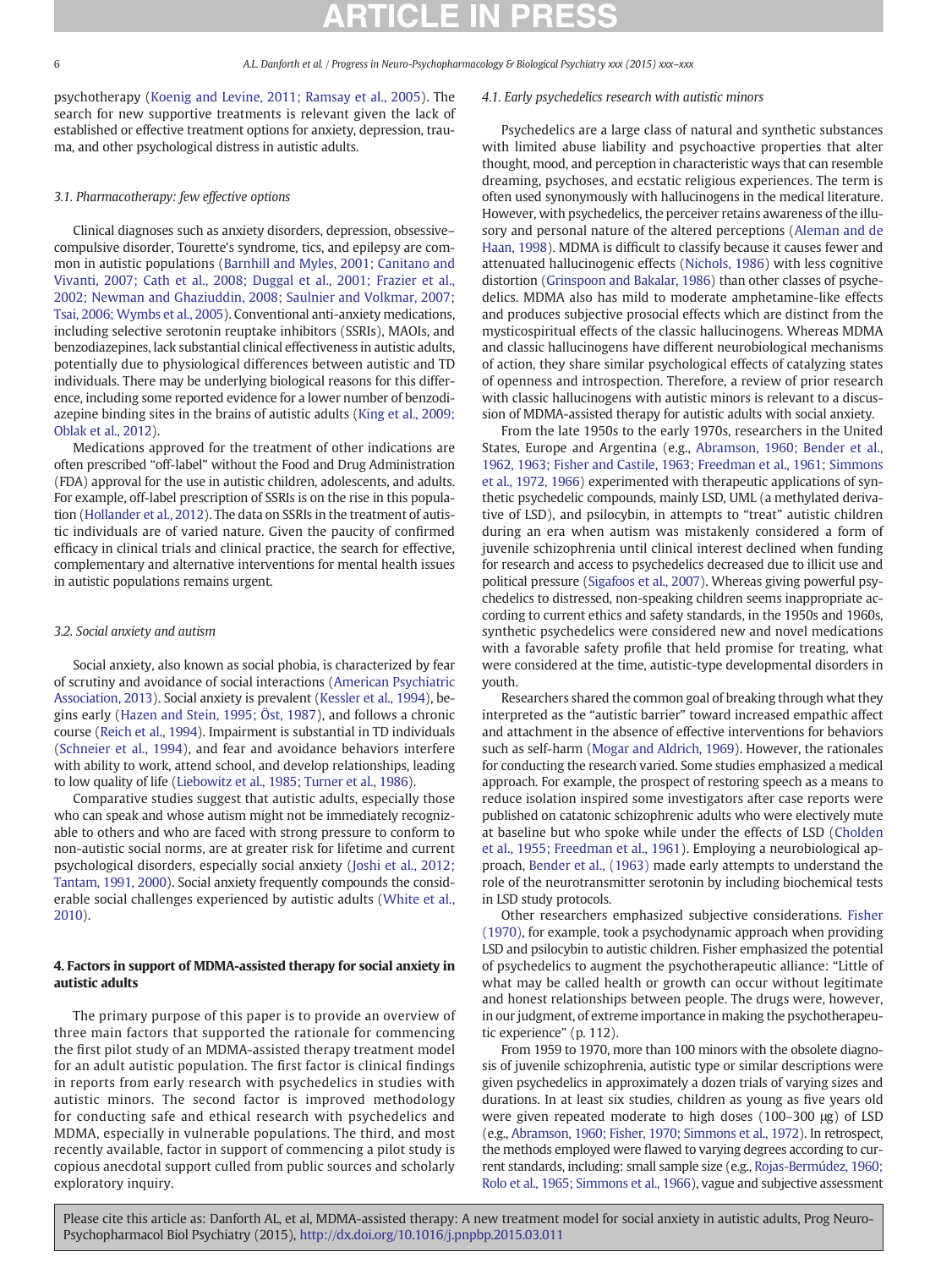of positive and negative drug effects (e.g., [Bender et al., 1962, 1963;](#page-9-0) [Freedman et al., 1961; Rolo et al., 1965](#page-9-0)), absent or incomplete baseline data (e.g., [Bender et al., 1963; Rojas-Bermúdez, 1960\)](#page-9-0), and inadequate follow-up data collection [\(Mogar and Aldrich, 1969\)](#page-10-0). A majority of the early researchers were primarily concerned with observing drug effects and proceeded without a clearly stated treatment hypothesis or random assignment to control groups, and reports on the persistence of postsession effects were vague and inconsistent.

[Mogar and Aldrich \(1969\)](#page-10-0) published a comprehensive review of seven independent studies of LSD for treatment of emotional distress and social isolation in 91 autistic children [\(Abramson, 1960; Bender](#page-8-0) [et al., 1962, 1963; Fisher and Castile, 1963; Freedman et al., 1961; Rolo](#page-8-0) [et al., 1965; Simmons et al., 1966](#page-8-0)). Despite "gross shortcomings" [\(Mogar and Aldrich, 1969, p. 5](#page-10-0)) and inconsistencies across the seven studies, the reviewers concluded that there was general consensus among the research teams that the LSD treatment sessions were "effective in characteristic ways," (p. 1) including increased vocabulary, increased emotional responsiveness to others, an elevation in positive mood, and decreases in compulsive behavior (p. 13). Social behaviors, such as eye-to-face contact and engaging with the researchers, were observed more frequently during LSD sessions than in placebo or control sessions. No researchers reported serious side effects, toxicity, or permanent regression following treatment with psychedelics.

The general consensus resulting from the early research was that psychedelics were unlikely to restore speech in non-speaking autistic children. However, most researchers concluded that psychedelics allowed subjects a greater degree of contact with others, regardless of demographics, dose, schedule, or setting [\(Mogar and Aldrich, 1969](#page-10-0)). Nevertheless, the Controlled Substances Act of 1970 resulted in an abrupt cessation of virtually all clinical research with psychedelic compounds.

The diagnostic distinctions for less readily apparent manifestations of autism have emerged over the past several decades ([Volkmar et al.,](#page-11-0) [1994; Wing, 1981](#page-11-0)) but were not recognized in the research literature until well after clinical research with psychedelics had ended. Now that research with psychedelic-assisted therapy to promote social adaptability is resuming, investigators can recruit autistic adults who speak or who use text-to-speech technology instead of working with non-speaking children. In the early studies, investigators could not collect self-reported baseline or follow-up data, conduct interviews, confirm informed assent, or communicate verbally with subjects during most experimental psychedelic treatment sessions.

### 4.2. Improved methods and standards for psychedelic research

Few, if any, of the clinical studies conducted with psychedelics between the 1950s and early 1970s would satisfy current design, safety, and ethics requirements for research with human subjects. Among numerous serious shortcomings, most early psychedelic trials lacked rigorous oversight by institutional review boards, adequate data and safety monitoring, or adherence to current best practices for scientific research (e.g., adequate informed consent, random assignment to placebo control groups, double-blinded dosing regimens). Due to restrictions on research using psychedelics with human subjects and the flawed methodology of earlier trials, researchers have had few resources to consult regarding the best methods for optimizing safety during challenging psychedelic experiences. However, guidelines and suggestions for improvements in clinical studies and psychotherapy with psychedelics have been published by reputable investigators and are available to inform new research (e.g., [Greer and Tolbert, 1998; Johnson et al.,](#page-9-0) [2008;](#page-9-0) [Richards et al., 1972; Strassman, 1995;](#page-11-0) [Winkelman & Roberts,](#page-12-0) [2007](#page-12-0)).

A significant innovation in support of resuming clinical research with psychedelics is the evolved understanding of the importance of set and setting. In psychedelic therapy, set refers to the traits, mind state, and expectations of the subject regarding the session

[\(Strassman, 1995](#page-11-0)). [Grof \(1980\)](#page-9-0) also considered the psychotherapist's perception of the nature of the experience, the preparation and presession psychotherapy, and the specific technique of guidance employed during the drug experience as contributing to set. Setting refers primarily to the external factors that influence the ambiance of the experience for the client. For an ideal setting, [Grof \(1980\)](#page-9-0) recommended a safe and pleasant environment plus reassuring and nurturing interpersonal support.

### 4.3. First-person reports of MDMA/Ecstasy use by autistic adults

The introduction of the Internet has provided new and effective means for autistic individuals to communicate with others who are both autistic and non-autistic, often with greater ease than in face-toface situations [\(Davidson, 2008](#page-9-0)). Ample anecdotal data regarding the MDMA/Ecstasy experiences of autistic individuals available through spontaneous, first-person accounts posted in online discussion forums provided foundational support for clinical research on MDMA-assisted therapy for social anxiety with autistic adults.

Unsolicited accounts of personal MDMA/Ecstasy use have provided consistent statements about its effects on social behavior. Some comments have included descriptions of overall improvement in functioning, whereas other examples have described psychosocial healing and relief from symptoms such as anxiety and trauma. Another common theme reported is improved connectedness to others. Over 250 accounts that were posted in online discussion forums between 2006 and 2011 (e.g., [http://wrongplanet.net,](http://wrongplanet.net) <http://www.Erowid.org>, [http://](http://www.psychforums.com) [www.psychforums.com,](http://www.psychforums.com) [http://www.bluelight.ru\)](http://www.bluelight.ru) were reviewed prior to commencing original data collection for exploratory doctoral research on the qualitative MDMA/Ecstasy experiences of autistic adults [\(Danforth, 2013](#page-9-0)).

The majority of the testimonials included descriptions of positive outcomes. However, robust dialog about potential drawbacks of improper use also has occurred in online forums. The overall impression presented was that MDMA/Ecstasy can be helpful for some autistic individuals, attention to appropriate set and setting is crucial for positive outcomes, and, as with other interventions, MDMA-assisted therapy might be contraindicated for individuals at risk for potential abuse or adverse outcomes (e.g., individuals with history of addiction or who do not have access to sufficient post-session support). As a caveat, the authors would advise any individual against taking Ecstasy or Molly, which are manufactured and marketed on the illicit market and are subject to rampant drug substitution and often low-quality MDMA.

The dissertation was published as a mixed-methods study to explore how autistic adults experience the subjective effects of MDMA/Ecstasy [\(Danforth, 2013\)](#page-9-0). The purpose of the qualitative component was to document a comprehensive analysis of emergent themes from interviews and to identify themes of clinical relevance. In addition, subjects from 13 countries submitted quantitative survey data, including 100 MDMA/Ecstasy-experienced individuals (76% males; 24% females) and a 50-subject MDMA/Ecstasy-naïve comparison group (54% males; 46% females). Respondents' ages ranged from 21 to 74 years. The majority of respondents reported accounts of sustained benefits after MDMA/Ecstasy experiences, including improvement of conditions such as trauma and social anxiety that are common in autistic populations.

Two notable findings from survey questions about drug effects were that 91% of respondents reported that they experienced "Increased Feelings of Empathy/Connectedness," and 86% indicated "Ease of Communication" as an effect of their MDMA/Ecstasy use. Positive effects (e.g., joy, openness, enjoying being touched) were reported as more strongly experienced than negative effects, and no subjects rated anxiety symptoms in the "strongly experienced" category. A finding particularly relevant to treating social anxiety was that 72% of MDMA/Ecstasyexperienced participants reported "more comfort in social settings," and 12% indicated that the effect lasted for two or more years. Another positive outcome reported was that 78% of the MDMA/Ecstasy-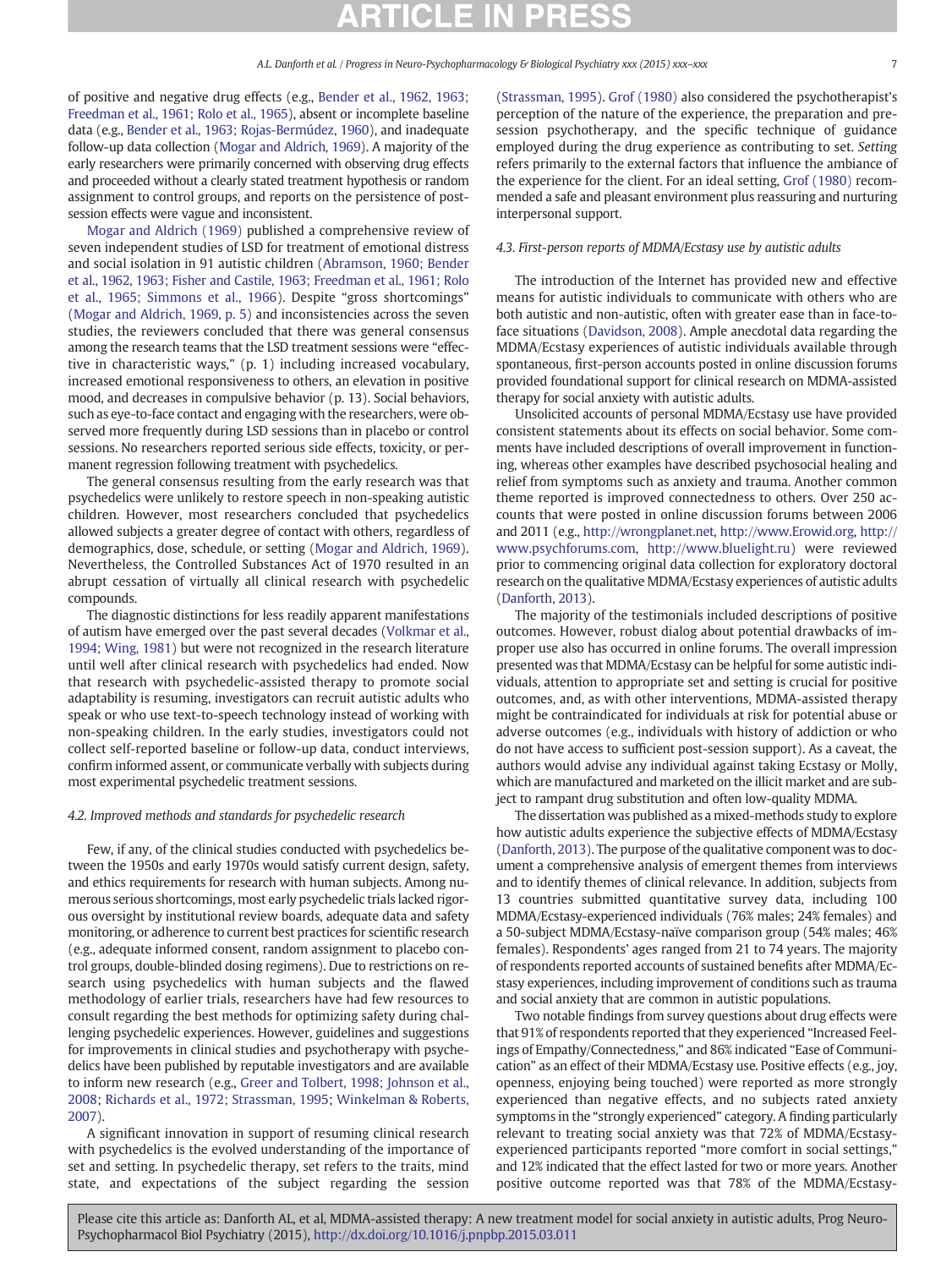experienced group reported "feeling at ease in my own body" as an effect, and 15% indicated that the effect lasted two years or longer.

A finding that might have particular relevance to establishing rapport with therapists in clinical settings was that 77% of the MDMA/ Ecstasy-experienced group reported that they found it "easier than usual to talk to others" as an effect of taking MDMA/Ecstasy, and 18% indicated that the effect lasted up to one year or longer. A final finding about the duration of effects that could have implications for psychotherapy for autistic adults was that 22% of the MDMA/Ecstasyexperienced group reported "increased insight into own thought processes" that persisted for two or more years. Despite the researcher's multifold efforts to encourage subjects to disclose negative outcomes and to provide balanced accounts of their experiences, there were no reported moderate or serious, long-term adverse outcomes in the final data set.

### 5. Method

For the present FDA-compliant, IRB-approved pilot investigation of the effects of MDMA-assisted therapy on social anxiety in autistic adults, a placebo-controlled, double-blind methodology is being employed, utilizing an MDMA dosage in the range of 75 mg–125 mg. Twelve subjects will be screened and enrolled into the study and randomized into two groups, with one group of eight subjects receiving the experimental drug (MDMA) and the control group of four subjects receiving an inactive placebo. Both the subject, the clinical treatment team, and Independent Rater assessing treatment outcomes are blind to the condition of treatment. All subjects will receive two separate treatment sessions, spaced approximately one month apart. Participants who receive placebo in the first treatment phase can return for one or two optional openlabel treatment sessions with MDMA after the blind is broken after six months of follow-up data collection (Fig. 1).

Subjects receiving MDMA will be divided into two sub-groups, the first group of four subjects receiving 75 mg MDMA at the first session and 100 mg MDMA at the second session. The second sub-group of four subjects will receive 100 mg MDMA at the first session and 125 mg at the second session. The researchers opted for a dosefinding regimen due to anecdotal data that suggested that types of sensory hypersensitivity and emotion regulation challenges common with autism might indicate a lower optimal dosing range for this population. Subjects randomized into the placebo condition will receive inactive placebo at each of the two treatment sessions, but otherwise will participate in the identically structured treatment model and assessment battery as those receiving the active drug.

### 5.1. Screening, eligibility, and preparation

After signing an informed consent, prospective subjects will be screened into the study based on eligibility established on a number of diagnostic instruments, including the Structured Clinical Interview for Diagnoses Axis I Research Version (SCID-I-RV) ([First et al., 2012](#page-9-0)), the Leibowitz Social Anxiety Scale (LSAS) ([Liebowitz et al., 1985\)](#page-10-0) and the Autism Diagnostic Observation Schedule (ADOS-2) [\(Bastiaansen et al.,](#page-8-0) [2011\)](#page-8-0). All subjects must be 21 years or older, have at least two years of college education or the equivalent, have an autism diagnosis confirmed by an Independent Rater who is certified based on research reliability, have moderate to severe symptoms of social anxiety, and be able to safely discontinue any psychotropic medications they are currently being prescribed. They must also have healthy cardiovascular function, as per electrocardiogram and medical history, and not suffer from diabetes, glaucoma, seizures, hypertension, liver disease, glaucoma or any other condition that the investigator or medical monitor believes might interfere with subject participation and safety in the study. Subjects must also be MDMA-naïve and without active substance use disorders. Psychiatric exclusion criteria include family history in first-degree relatives of schizophrenia or bipolar I disorder, or subject diagnoses of active or past psychotic disorder, borderline personality disorder, dissociative identity disorder, eating disorder or active suicidal ideation.

Prior to entry into the study, all subjects will have a physical examination, EKG and baseline labs drawn for measurement of plasma OT, vasopressin and cortisol. Baseline performance using The Awareness of Social Inference Test (TASIT) [\(McDonald et al., 2006](#page-10-0)), Emotion Regulation Questionnaire (ERQ) [\(Gross and John, 2003](#page-9-0)), Beck Depression Inventory (BDI) [\(Beck et al., 1996\)](#page-9-0), Perceived Stress Scale (PSS) ([Cohen](#page-9-0) [et al., 1983](#page-9-0)), Interpersonal Reactivity Index (IRI) [\(Davis, 1980, 1983](#page-9-0)), Rosenberg Self-Esteem Scale (RSES) ([Rosenberg, 1965\)](#page-11-0), and State-Trait Anxiety Index (STAI) [\(Spielberger et al., 1970](#page-11-0)) will be examined. The LSAS will be the primary outcome measure.

Prior to the first treatment session, all subjects will receive several preparatory psychotherapy sessions, where the structure of treatment and range of possible effects will be discussed, as will any past or current salient issues in the subject's life. These preparatory sessions will also focus on establishing effective rapport between the subject and the treatment team. Conventional psychodynamic psychotherapy will be employed only on a limited basis, as this type of approach is not indicated in general in autistic populations due to mutual interpersonal barriers to the psychotherapeutic alliance with non-autistic therapists (e.g., [Koenig & Levine, 2011; Ramsay et al., 2005](#page-10-0)). As an alternative, research findings support mindfulness training in autistic populations. In [Bögels et al., \(2008\),](#page-9-0) autistic children and their parents reported



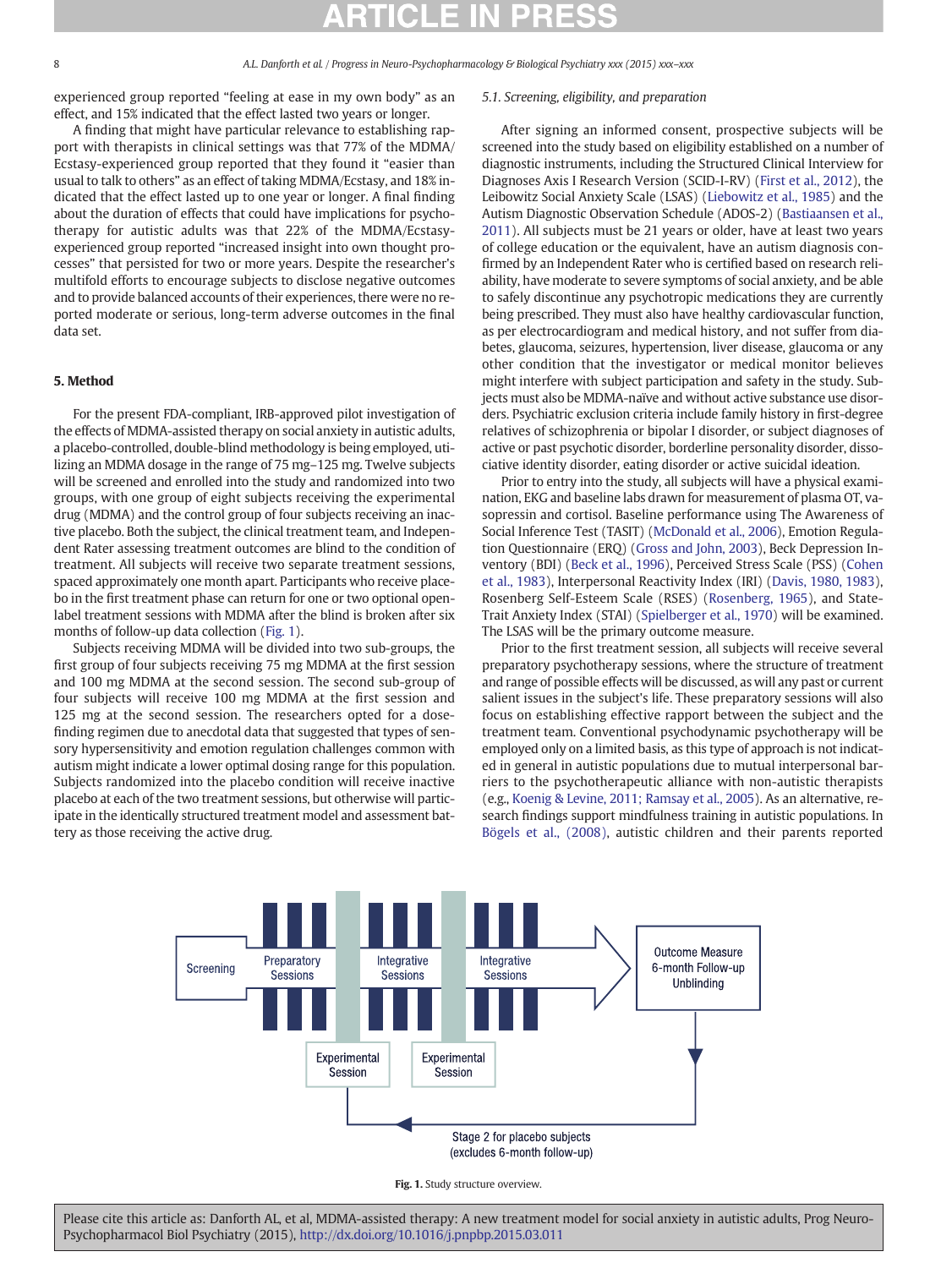<span id="page-8-0"></span>improvement in attunement to others, happiness, attention problems, personal goals, self-control, and other measures that contribute to quality of life after receiving mindfulness training. Consequently, all subjects will receive core mindfulness skills training as part of their therapy [\(Linehan, 1993\)](#page-10-0). An anticipated advantage of this intervention is that it will provide vocabulary, concepts, and skills that support research subjects with transitioning into MDMA-influenced cognitive and affective states as well as communicating with others during a novel, often ineffable, altered state of consciousness.

#### 5.2. Treatment sessions

On the days of the two treatment sessions, subjects will arrive at the clinical research center early in the morning, accompanied by a study partner, who has previously committed to driving the subject to and from research sessions, as well as to and from day-after integrative sessions. Office visits as well as treatment sessions will take place in a specially prepared room, which has been designed to minimize sensory distress (e.g., soft lighting, comfortable seating, minimal noise) and to resemble a comfortable den-like space more than a clinical setting. Water intake will be monitored to avoid dehydration or water intoxication, and optional snacks and a light meal will be made available two hours after the study drug is administered. The treatment sessions will be videotaped, though contingent upon subject consent. Prior to experimental drug administration on treatment session days, subjects will have baseline blood pressure, heart rate and temperature measured, with hourly repeat measurements following administration of active drug or placebo for the next seven hours until the conclusion of the treatment session. Suicidal ideation with the Columbia Suicide Severity Rating Scale [\(Posner et al., 2011\)](#page-11-0) and subjective units of distress (SUDs) will also be assessed during hourly intervals. During the second experimental treatment session, in the late morning, blood will be drawn for later analyses of OT, vasopressin and cortisol. During the actual drugassisted treatment sessions, both structured and unstructured tasks will be employed, including but not limited to listening to preselected music, working with art supplies, writing in journals, silent introspection, and engaging in rapport building interactions with therapists. In addition, subjects will complete the TASIT, which is an interactive, video-based assessment of social inference skills. The co-therapists, always one male and one female to manage potential transference during therapy, will emphasize creating and communicating a setting of safety and support for the subject during periods of inner focus. More structured interaction during experimental sessions will focus on challenges subjects have had with social perception and function.

#### 5.3. Post-session follow-up

The day following each of the two experimental treatment sessions, subjects will return to the study location for an integrative session, where safety data will be collected, the content of the previous day's experience will be examined and methods for adjusting back to daily life after treatment will be reviewed. Additional in-person integrative psychotherapy sessions will be scheduled at two week intervals for one month and then again at the six-month follow-up point. Telephone safety checks will occur daily for the week following treatment sessions, overlapping with the 3–4 days for the drug to be excreted from the body. One day, two weeks and four weeks post experimental drug treatment subjects will complete the BDI, STAI, and PSS. At monthly intervals, between the one-month post-treatment integrative psychotherapy session and the six-month in-person final integrative psychotherapy session, subjects will complete the BDI, STAI, and PSS via remote, secure internet connection. In addition to baseline measures, the LSAS will be conducted the day after experimental treatment sessions, at two-week intervals for one month and then at the sixmonth follow-up. TASITs will be conducted at baseline, the day of the two experimental treatment sessions, two weeks following each of the treatments and at the six-month follow-up. A subsequent data analysis will evaluate outcomes of active drug versus placebo. Additionally, two post-treatment late-morning blood draws for plasma OT, vasopressin and cortisol will be conducted one month and six months after experimental treatment.

#### 6. Concluding remarks

Promising findings from early psychedelics studies with autistic minors, development of safer clinical research models and methods, clarification around optimal set and setting, and an abundance of selfreported accounts of potential benefits all support the case for initiating a pilot trial with MDMA-assisted therapy for autistic adults who have moderate to severe social anxiety.

Researchers gradually and cautiously are exploring a broader range of potential risks and benefits of MDMA-assisted therapies. In the opinion of the authors, this is the optimal and responsible option for addressing the public health concerns that have been raised, as well as to investigate the potential of developing new and novel models for some psychiatric conditions that are refractory to conventional treatment. Informed understanding of the facts about MDMA, a psychotherapeutic compound known to enhance prosocial behaviors, is as relevant to clinicians, researchers, the public, and policymakers now as in any earlier point in its history.

### Acknowledgments

Sponsor funding support provided by the Multidisciplinary Association for Psychedelic Studies (MAPS), a 501(c)(3) non-profit research and educational organization. Berra Yazar-Klosinski, Ph.D. is employed by the sponsor as the Clinical Research Scientist and monitors the study. Additional private funding provided through a donation from the Betsy Gordon Foundation. Nick Walker, M.A. provided consultant services in support of using appropriate and unharmful language to discuss autism in a psychiatric context.

### References

- Abramson HA. [The use of LSD in psychotherapy: transactions of a conference on](http://refhub.elsevier.com/S0278-5846(15)00060-3/rf0005) [D](http://refhub.elsevier.com/S0278-5846(15)00060-3/rf0005)[lysergic acid diethylamide \(LSD-25\). Oxford, England: Josiah Macy Jr. Foundation;](http://refhub.elsevier.com/S0278-5846(15)00060-3/rf0005) [1960.](http://refhub.elsevier.com/S0278-5846(15)00060-3/rf0005)
- Adamson S, Metzner R. [The nature of the MDMA experience and its role in healing,](http://refhub.elsevier.com/S0278-5846(15)00060-3/rf0010) [psychotherapy and spiritual practice. Revision 1988;10:59](http://refhub.elsevier.com/S0278-5846(15)00060-3/rf0010)–72.
- Adolphs R, Sears L, Piven J. Abnormal processing of social information from faces in autism. J Cogn Neurosci 2001;13(2):232–40. http://dx.doi.org[/10.1162/](http://dx.doi.org/10.1162/089892901564289) [089892901564289.](http://dx.doi.org/10.1162/089892901564289)
- Adolphs R, Gosselin F, Buchanan TW, Tranel D, Schyns P, Damasio AR. A mechanism for impaired fear recognition after amygdala damage. Nature 2005;433(7021):68–72. http://dx.doi.org[/10.1038/nature03086.](http://dx.doi.org/10.1038/nature03086)
- Aleman A, de Haan EHF. On redefining hallucination. Am J Orthopsychiatry 1998;68(4): 656–8. http://dx.doi.org[/10.1037/h0080376.](http://dx.doi.org/10.1037/h0080376)
- American Psychiatric Association. [Diagnostic and statistical manual of mental disorders.](http://refhub.elsevier.com/S0278-5846(15)00060-3/rf0025) [5th ed. Washington, DC: Author; 2013.](http://refhub.elsevier.com/S0278-5846(15)00060-3/rf0025)
- Ashwin C, Baron-Cohen S, Wheelwright S, O'Riordan M, Bullmore ET. Differential activation of the amygdala and the "social brain" during fearful face-processing in Asperger syndrome. Neuropsychologia 2007;45(1):2–14. http://dx.doi.org/[10.1016/j.](http://dx.doi.org/10.1016/j.neuropsychologia.2006.04.014) [neuropsychologia.2006.04.014.](http://dx.doi.org/10.1016/j.neuropsychologia.2006.04.014)
- Ashwin C, Ricciardelli P, Baron-Cohen S. Positive and negative gaze perception in autism spectrum conditions. Soc Neurosci 2009;4(2):153–64. http://dx.doi.org/[10.1080/](http://dx.doi.org/10.1080/17470910802337902) [17470910802337902.](http://dx.doi.org/10.1080/17470910802337902)
- Baggott M, Jerome L, Stuart R. 3,4-Methylenedioxymethamphetamine (MDMA). A review of the English-language scientific and medical literature. Published on-line: [http://](http://www.%20maps.%20org/research/mdma/protocol/litreview.%20html) [www. maps. org/research/mdma/protocol/litreview. html](http://www.%20maps.%20org/research/mdma/protocol/litreview.%20html), 2001.
- Bankson MG, Yamamoto BK. Serotonin–GABA interactions modulate MDMA‐induced mesolimbic dopamine release. J Neurochem 2004;91(4):852–9. http://dx.doi.org/ [10.1111/j.1471-4159.2004.02763.x.](http://dx.doi.org/10.1111/j.1471-4159.2004.02763.x)
- Barnhill GP, Myles BS. Attributional style and depression in adolescents with Asperger syndrome. J Posit Behav Interv 2001;3(3):175–82. http://dx.doi.org[/10.1177/](http://dx.doi.org/10.1177/109830070100300305) [109830070100300305.](http://dx.doi.org/10.1177/109830070100300305)
- Bartz JA, Hollander E. The neuroscience of affiliation: forging links between basic and clinical research on neuropeptides and social behavior. Horm Behav 2006;50(4):518–28. http://dx.doi.org[/10.1016/j.yhbeh.2006.06.018.](http://dx.doi.org/10.1016/j.yhbeh.2006.06.018)
- Bastiaansen JA, Meffert H, Hein S, Huizinga P, Ketelaars C, Pijnenborg M, et al. Diagnosing autism spectrum disorders in adults: the use of Autism Diagnostic Observation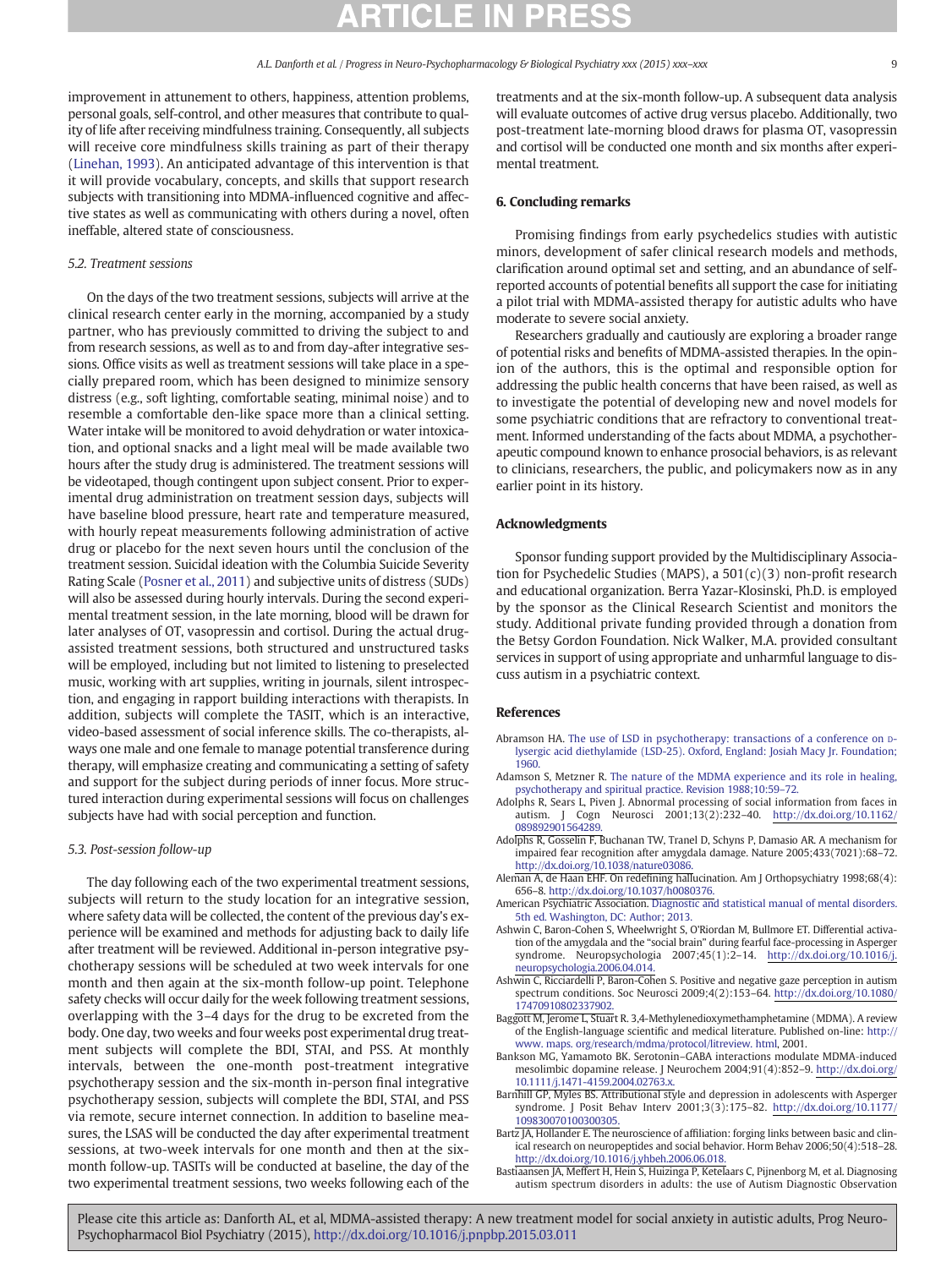<span id="page-9-0"></span>Schedule (ADOS) module 4. J Autism Dev Disord 2011;41(9):1256–66. http://dx.doi. org[/10.1007/s10803-010-1157-x.](http://dx.doi.org/10.1007/s10803-010-1157-x)

- Baumann MH, Wang X, Rothman RB. 3,4-Methylenedioxymethamphetamine (MDMA) neurotoxicity in rats: a reappraisal of past and present findings. Psychopharmacology (Berl) 2007;189(4):407–24. http://dx.doi.org/[10.1007/s00213-006-0322-6.](http://dx.doi.org/10.1007/s00213-006-0322-6)
- Baumann MH, Zolkowska D, Kim I, Scheidweiler KB, Rothman RB, Huestis MA. Effects of dose and route of administration on pharmacokinetics of  $(+)$ -3.4methylenedioxymethamphetamine in the rat. Drug Metab Dispos 2009;37(11): 2163–70. http://dx.doi.org/[10.1124/dmd.109.028506.](http://dx.doi.org/10.1124/dmd.109.028506)
- Beck AT, Steer RA, Ball R, Ranieri WF. Comparison of Beck Depression Inventories-IA and-II in psychiatric outpatients. J Pers Assess 1996;67(3):588–97. http://dx.doi.org[/10.](http://dx.doi.org/10.1207/s15327752jpa6703_13) [1207/s15327752jpa6703\\_13.](http://dx.doi.org/10.1207/s15327752jpa6703_13)
- Bedi G, Phan KL, Angstadt M, de Wit H, Effects of MDMA on sociability and neural response to social threat and social reward. Psychopharmacology (Berl) 2009;207(1): 73–83. http://dx.doi.org/[10.1007/s00213-009-1635-z.](http://dx.doi.org/10.1007/s00213-009-1635-z)
- Bedi G, Hyman D, de Wit H. Is Ecstasy an "empathogen"? Effects of  $\pm 3,4$ methylenedioxymethamphetamine on prosocial feelings and identification of emo-tional states in others. Biol Psychiatry 2010;68(12):1134–40. http://dx.doi.org[/10.](http://dx.doi.org/10.1016/j.biopsych.2010.08.003) [1016/j.biopsych.2010.08.003.](http://dx.doi.org/10.1016/j.biopsych.2010.08.003)
- Bender L, Godschmidt L, Siva Dankar DV. [Treatment of autistic schizophrenic children](http://refhub.elsevier.com/S0278-5846(15)00060-3/rf0085) [with LSD-25 and UML-491. Recent Adv Biol Psychiatry 1962;4:170](http://refhub.elsevier.com/S0278-5846(15)00060-3/rf0085)–7.
- Bender L, Faretra G, Cobrinik L. [LSD and UML treatment of hospitalized disturbed children.](http://refhub.elsevier.com/S0278-5846(15)00060-3/rf0080) [Recent Adv Biol Psychiatry 1963;5:84](http://refhub.elsevier.com/S0278-5846(15)00060-3/rf0080)–92.
- Bögels S, Hoogstad B, van Dun L, de Schutter S, Restifo K. Mindfulness training for adolescents with externalizing disorders and their parents. Behav Cogn Psychother 2008; 36(2):193–209. http://dx.doi.org[/10.1017/s1352465808004190.](http://dx.doi.org/10.1017/s1352465808004190)
- Bouso JC, Doblin R, Farré M, Alcázar MÁ, Gómez-Jarabo G. [MDMA-assisted psychotherapy](http://refhub.elsevier.com/S0278-5846(15)00060-3/rf0095) [using low doses in a small sample of women with chronic posttraumatic stress disor](http://refhub.elsevier.com/S0278-5846(15)00060-3/rf0095)[der. J Psychoactive Drugs 2008;40\(3\):225](http://refhub.elsevier.com/S0278-5846(15)00060-3/rf0095)–36.
- Brady K, Pearlstein T, Asnis GM, Baker D, Rothbaum B, Sikes CR, et al. Efficacy and safety of sertraline treatment of posttraumatic stress disorder: a randomized controlled trial. JAMA 2000;283(14):1837–44. http://dx.doi.org[/10.1001/jama.283.14.1837.](http://dx.doi.org/10.1001/jama.283.14.1837)
- Brunner D, Hen R. Insights into the neurobiology of impulsive behavior from serotonin receptor knockout mice. Ann N Y Acad Sci 1997;836(1):81–105. http://dx.doi.org[/10.](http://dx.doi.org/10.1111/j.1749-6632.1997.tb52356.x) [1111/j.1749-6632.1997.tb52356.x.](http://dx.doi.org/10.1111/j.1749-6632.1997.tb52356.x)
- Camí J, Farré M, Mas M, Roset PN, Poudevida S, Mas A, et al. Human pharmacology of 3, 4 methylenedioxymeth-amphetamine ("Ecstasy"): psychomotor performance and subjective effects. J Clin Psychopharmacol 2000;20(4):455–66. http://dx.doi.org[/10.](http://dx.doi.org/10.1007/s00213-006-0410-7) [1007/s00213-006-0410-7.](http://dx.doi.org/10.1007/s00213-006-0410-7)
- Canitano R, Vivanti G. Tics and Tourette syndrome in autism spectrum disorders. Autism 2007;11(1):19–28. http://dx.doi.org[/10.1177/1362361307070992.](http://dx.doi.org/10.1177/1362361307070992)
- Cath DC, Ran N, Smit JH, van Balkom AJLM, Comijs HC. Symptom overlap between autism spectrum disorder, generalized social anxiety disorder and obsessive–compulsive disorder in adults: a preliminary case-controlled study. Psychopathology 2008; 41(2):101–10. http://dx.doi.org[/10.1159/000111555.](http://dx.doi.org/10.1159/000111555)
- Check E. Psychedelic drugs: the ups and downs of Ecstasy. Nature 2004;429(6988): 126–8. http://dx.doi.org/[10.1038/429126a.](http://dx.doi.org/10.1038/429126a)
- Cholden LS, Kurland AA, Savage C. [Clinical reactions and tolerance to LSD in chronic](http://refhub.elsevier.com/S0278-5846(15)00060-3/rf0125) [schizophrenia. J Nerv Ment Dis 1955;122:211](http://refhub.elsevier.com/S0278-5846(15)00060-3/rf0125)–21.
- Clark TF, Winkielman P, McIntosh DN. Autism and the extraction of emotion from briefly presented facial expressions: stumbling at the first step of empathy. Emotion 2008; 8(6):803–9. http://dx.doi.org[/10.1037/a0014124.](http://dx.doi.org/10.1037/a0014124)
- Cohen S, Kamarck T, Mermelstein R. A global measure of perceived stress. J Health Soc Behav 1983;24(4):385–96. http://dx.doi.org/[10.2307/2136404.](http://dx.doi.org/10.2307/2136404)
- Cole JC, Sumnall HR. The pre-clinical behavioural pharmacology of 3, 4methylenedioxymethamphetamine (MDMA). Neurosci Biobehav Rev 2003;27(3): 199–217. http://dx.doi.org/[10.1016/S0149-7634\(03\)00031-9.](http://dx.doi.org/10.1016/S0149-7634(03)00031-9)
- Crean RD, Davis SA, Von Huben SN, Lay CC, Katner SN, Taffe MA. Effects of  $(\pm)$  3, 4methylenedioxymethamphetamine, $(\pm)$  3, 4-methylenedioxy- amphetamine and methamphetamine on temperature and activity in rhesus macaques. Neuroscience 2006;142(2):515–25. http://dx.doi.org[/10.1016/j.neuroscience.2006.06.033.](http://dx.doi.org/10.1016/j.neuroscience.2006.06.033)
- Danforth AL. [Courage, connection, and clarity: a mixed-methods collective-case study of](http://refhub.elsevier.com/S0278-5846(15)00060-3/rf0815) [MDMA \(Ecstasy\) experiences of autistic adults \(Doctoral dissertation\); 2013 \[Re](http://refhub.elsevier.com/S0278-5846(15)00060-3/rf0815)[trieved from ProQuest Dissertations and Theses. \(UMI No. 3401141\)\].](http://refhub.elsevier.com/S0278-5846(15)00060-3/rf0815)
- Danforth A, Grob CS. [Ecstasy. In: Fisher GL, Roget NA, editors. Encyclopedia of substance](http://refhub.elsevier.com/S0278-5846(15)00060-3/rf0820) [abuse prevention, treatment, and recovery, vol. 1. Sage; 2009. p. 352](http://refhub.elsevier.com/S0278-5846(15)00060-3/rf0820)–4.
- Davidson J. Autistic culture online: virtual communication and cultural expression on the spectrum. Soc Cult Geogr 2008;9(7):791–806. http://dx.doi.org/[10.1080/](http://dx.doi.org/10.1080/14649360802382586) [14649360802382586.](http://dx.doi.org/10.1080/14649360802382586)
- Davis MH. [A multidimensional approach to individual differences in empathy. Cat Sel Doc](http://refhub.elsevier.com/S0278-5846(15)00060-3/rf0160) [Psychol 1980;10:85.](http://refhub.elsevier.com/S0278-5846(15)00060-3/rf0160)
- Davis MH. [Measuring individual differences in empathy: evidence for a multidimensional](http://refhub.elsevier.com/S0278-5846(15)00060-3/rf0165) [approach. J Pers Soc Psychol 1983;44\(1\):113](http://refhub.elsevier.com/S0278-5846(15)00060-3/rf0165)–26.
- De La Garza II R, Fabrizio KR, Gupta A. Relevance of rodent models of intravenous MDMA self-administration to human MDMA consumption patterns. Psychopharmacology (Berl) 2007;189(4):425–34. http://dx.doi.org/[10.1007/s00213-](http://dx.doi.org/10.1007/s00213-005-0255-5) [005-0255-5.](http://dx.doi.org/10.1007/s00213-005-0255-5)
- de la Torre R, Farré M, Roset PN, Pizarro N, Abanades S, Segura M, Camí J. [Human pharma](http://refhub.elsevier.com/S0278-5846(15)00060-3/rf9995)[cology of MDMA: pharmacokinetics, metabolism, and disposition. Therapeutic drug](http://refhub.elsevier.com/S0278-5846(15)00060-3/rf9995) [monitoring 2004;26\(2\):137](http://refhub.elsevier.com/S0278-5846(15)00060-3/rf9995)–44.
- Doblin R. A clinical plan for MDMA (Ecstasy) in the treatment of posttraumatic stress disorder (PTSD): partnering with the FDA. J Psychoactive Drugs 2002;34(2):185–94. http://dx.doi.org[/10.1080/02791072.2002.10399952.](http://dx.doi.org/10.1080/02791072.2002.10399952)
- Domes G, Heinrichs M, Gläscher J, Büchel C, Braus DF, Herpertz SC. Ot attenuates amygdala responses to emotional faces regardless of valence. Biol Psychiatry 2007a;62(10): 1187–90. http://dx.doi.org/[10.1016/j.biopsych.2007.03.025.](http://dx.doi.org/10.1016/j.biopsych.2007.03.025)
- Domes G, Heinrichs M, Michel A, Berger C, Herpertz SC. Oxytocin improves "mind-reading" in humans. Biol Psychiatry 2007b;61(6):731–3. http://dx.doi.org[/10.1016/j.](http://dx.doi.org/10.1016/j.biopsych.2006.07.01) [biopsych.2006.07.01.](http://dx.doi.org/10.1016/j.biopsych.2006.07.01)
- Downing J. The psychological and physiological effects of MDMA on normal volunteers. J Psychoactive Drugs 1986;18(4):335–40. http://dx.doi.org[/10.1080/02791072.1986.](http://dx.doi.org/10.1080/02791072.1986.10472366) [10472366.](http://dx.doi.org/10.1080/02791072.1986.10472366)
- Droogmans S, Cosyns B, D'haenen H, Creeten E, Weytjens C, Franken PR, et al. Possible association between 3,4-methylenedioxymethamphetamine abuse and valvular heart disease. Am J Cardiol 2007;100(9):1442–5. http://dx.doi.org[/10.1016/j.amjcard.](http://dx.doi.org/10.1016/j.amjcard.2007.06.045) [2007.06.045.](http://dx.doi.org/10.1016/j.amjcard.2007.06.045)
- Duggal HS, Dutta S, Sinha VK. Mood stabilizers in Asperger's syndrome. Aust N Z J Psychiatry 2001;35(3):390–1. http://dx.doi.org[/10.1046/j.1440-1614.2001.0905h.x.](http://dx.doi.org/10.1046/j.1440-1614.2001.0905h.x)
- Dumont GJH, Verkes RJ. A review of acute effects of 3, 4 methylenedioxymethamphetamine in healthy volunteers. J Psychopharmacol 2006; 20(2):176–87. http://dx.doi.org[/10.1177/0269881106063271.](http://dx.doi.org/10.1177/0269881106063271)
- Dumont GJH, Sweep FCGJ, van der Steen R, Hermsen R, Donders ART, Touw DJ, et al. Increased oxytocin concentrations and prosocial feelings in humans after ecstasy (3,4-methylenedioxymethamphetamine) administration. Soc Neurosci 2009;4(4): 359–66. http://dx.doi.org[/10.1080/17470910802649470.](http://dx.doi.org/10.1080/17470910802649470)
- Farré M, De La Torre R, Mathúna BÓ, Roset PN, Peiro AM, Torrens M, et al. Repeated doses administration of MDMA in humans: pharmacological effects and pharmacokinetics. Psychopharmacology (Berl) 2004;173(3-4):364–75. http://dx.doi.org/[10.1007/](http://dx.doi.org/10.1007/s00213-004-1789-7) [s00213-004-1789-7.](http://dx.doi.org/10.1007/s00213-004-1789-7)
- First MB, Spitzer RL, Gibbon M, Williams JB. [Structured clinical interview for DSM-IV®](http://refhub.elsevier.com/S0278-5846(15)00060-3/rf0850) [axis I disorders \(SCID-I\), clinician version, administration booklet. American Psychiat](http://refhub.elsevier.com/S0278-5846(15)00060-3/rf0850)[ric Pub.; 2012](http://refhub.elsevier.com/S0278-5846(15)00060-3/rf0850)
- Fisher G. The psycholytic treatment of a childhood schizophrenic girl. Int J Soc Psychiatry 1970;16(2):112–30. http://dx.doi.org/[10.1177/002076407001600204.](http://dx.doi.org/10.1177/002076407001600204)
- Fisher, G., & Castile, D. (1963). Interim report on research project: An investigation to determine therapeutic effectiveness of LSD-25 and psilocybin on hospitalized severely emotionally disturbed children. Unpublished manuscript.
- Frazier JA, Doyle R, Chiu S, Coyle JT. Treating a child with Asperger's disorder and comorbid bipolar disorder. Am J Psychiatry 2002;159(1):13–21. http://dx.doi.org/[10.1176/](http://dx.doi.org/10.1176/appi.ajp.159.1.13) [appi.ajp.159.1.13.](http://dx.doi.org/10.1176/appi.ajp.159.1.13)
- Freedman AM, Ebin EH, Wilson EA. Autistic schizophrenic children: an experiment in the use of D-lysergic acid diethylamide (LSD-25). Arch Gen Psychiatry 1961;6(3):35–45. http://dx.doi.org[/10.1001/archpsyc.1962.01710210019003.](http://dx.doi.org/10.1001/archpsyc.1962.01710210019003)
- Gamma A, Buck A, Berthold T, Hell D, Vollenweider FX. 3, 4- Methylenedioxymethamphetamine (MDMA) modulates cortical and limbic brain activity as measured by [H215O]-PET in healthy humans. Neuropsychopharmacology 2000;23(4):388–95. http://dx.doi.org/[10.1016/S0893-133X\(00\)00130-5.](http://dx.doi.org/10.1016/S0893-133X(00)00130-5)
- Gillott A, Standen PJ. Levels of anxiety and sources of stress in adults with autism. J Intellect Disabil 2007;11(4):359–70. http://dx.doi.org[/10.1177/1744629507083585.](http://dx.doi.org/10.1177/1744629507083585)
- Gledhill JA, Moore DF, Bell D, Henry JA. Subarachnoid haemorrhage associated with MDMA abuse. J Neurol Neurosurg Psychiatry 1993;56(9):1036. http://dx.doi.org[/10.](http://dx.doi.org/10.1136/jnnp.56.9.1036) [1136/jnnp.56.9.1036.](http://dx.doi.org/10.1136/jnnp.56.9.1036)
- Glennon RA, Young R. MDMA stimulus generalization to the 5-HT 1A serotonin agonist 8 hydroxy-2-(di-n-propylamino) tetralin. Pharmacol Biochem Behav 2000;66(3): 483–8. http://dx.doi.org/[10.1016/S0091-3057\(00\)00174-X.](http://dx.doi.org/10.1016/S0091-3057(00)00174-X)
- Glennon RA, Young R, Dukat M, Chang-Fong J, El-Zahabi M. N-Methyl-1-(4- methoxyphenyl)-2-aminopropane (PMMA) and N-Methyl-1-(3, 4 methylenedioxyphenyl)-2-aminopropane (MDMA) produce non-identical discriminative stimuli in rats. Pharmacol Biochem Behav 2007;86(3):477–84. http://dx.doi. org[/10.1016/j.pbb.2007.01.007.](http://dx.doi.org/10.1016/j.pbb.2007.01.007)
- Graeff FG, Guimarães FS, De Andrade TG, Deakin JF. Role of 5-HT in stress, anxiety, and depression. Pharmacol Biochem Behav 1996;54(1):129–41. http://dx.doi.org/[10.1016/](http://dx.doi.org/10.1016/0091-3057(95)02135-3) [0091-3057\(95\)02135-3.](http://dx.doi.org/10.1016/0091-3057(95)02135-3)
- Green AR, Mechan AO, Elliott JM, O'Shea E, Colado MI. The pharmacology and clinical pharmacology of 3, 4-methylenedioxymethamphetamine (MDMA, "Ecstasy"). Pharmacol Rev 2003;55(3):463–508. http://dx.doi.org/[10.1124/](http://dx.doi.org/10.1124/pr.55.3.3) [pr.55.3.3.](http://dx.doi.org/10.1124/pr.55.3.3)
- Greer GR, Tolbert RR. Subjective reports of the effects of MDMA in a clinical setting. J Psychoactive Drugs 1986;18(4):319–27. http://dx.doi.org/[10.1080/02791072.1986.](http://dx.doi.org/10.1080/02791072.1986.10472364) [10472364.](http://dx.doi.org/10.1080/02791072.1986.10472364)
- Greer GR, Tolbert R. A method of conducting therapeutic sessions with MDMA. J Psychoactive Drugs 1998;30(4):371–9. http://dx.doi.org/[10.1080/02791072.1998.](http://dx.doi.org/10.1080/02791072.1998.10399713) [10399713.](http://dx.doi.org/10.1080/02791072.1998.10399713)
- Grinspoon L, Bakalar JB. [Can drugs be used to enhance the psychotherapeutic process?](http://refhub.elsevier.com/S0278-5846(15)00060-3/rf0270) [Am J Psychother 1986;40\(3\):393](http://refhub.elsevier.com/S0278-5846(15)00060-3/rf0270)–404.
- Grob CS. MDMA research: preliminary investigations with human subjects. Int J Drug Policy 1998;9(2):119–24. http://dx.doi.org[/10.1016/S0955- 3959\(98\)00008-5.](http://dx.doi.org/10.1016/S0955- 3959(98)00008-5)
- Grob CS. Deconstructing Ecstasy: the politics of MDMA research. Addict Res 2000;8(6): 549–88. http://dx.doi.org[/10.3109/16066350008998989.](http://dx.doi.org/10.3109/16066350008998989)
- Grob CS. [The enigma of Ecstasy: implications for youth and society. Adolesc Psychiatry](http://refhub.elsevier.com/S0278-5846(15)00060-3/rf0285) [2005;29:97](http://refhub.elsevier.com/S0278-5846(15)00060-3/rf0285)–117.
- Grob CS, Poland RE. [MDMA. In: Lowinson JH, Ruiz P, Millman RB, Langrod JE, editors. Sub](http://refhub.elsevier.com/S0278-5846(15)00060-3/rf0860)[stance abuse: a comprehensive textbook. 4th ed. Philadelphia: Williams and Wilkins;](http://refhub.elsevier.com/S0278-5846(15)00060-3/rf0860) [1995. p. 374](http://refhub.elsevier.com/S0278-5846(15)00060-3/rf0860)–86.
- Grob CS, Poland RE, Chang L, Ernst T. Psychobiologic effects of 3,4 methylenedioxymethamphetamine in humans: methodological considerations and preliminary observations. Behav Brain Res 1996;73(1):103–7. http://dx.doi.org[/10.](http://dx.doi.org/10.1016/0166-4328(96)00078-2) [1016/0166-4328\(96\)00078-2.](http://dx.doi.org/10.1016/0166-4328(96)00078-2)

Grof S. [LSD psychotherapy. Pomona, CA: Hunter House; 1980.](http://refhub.elsevier.com/S0278-5846(15)00060-3/rf0295)

Gross JJ, John OP. Individual differences in two emotion regulation processes: implications for affect, relationships, and well-being. J Pers Soc Psychol 2003;85(2):348. http://dx. doi.org/[10.1037/0022- 3514.85.2.348.](http://dx.doi.org/10.1037/0022- 3514.85.2.348)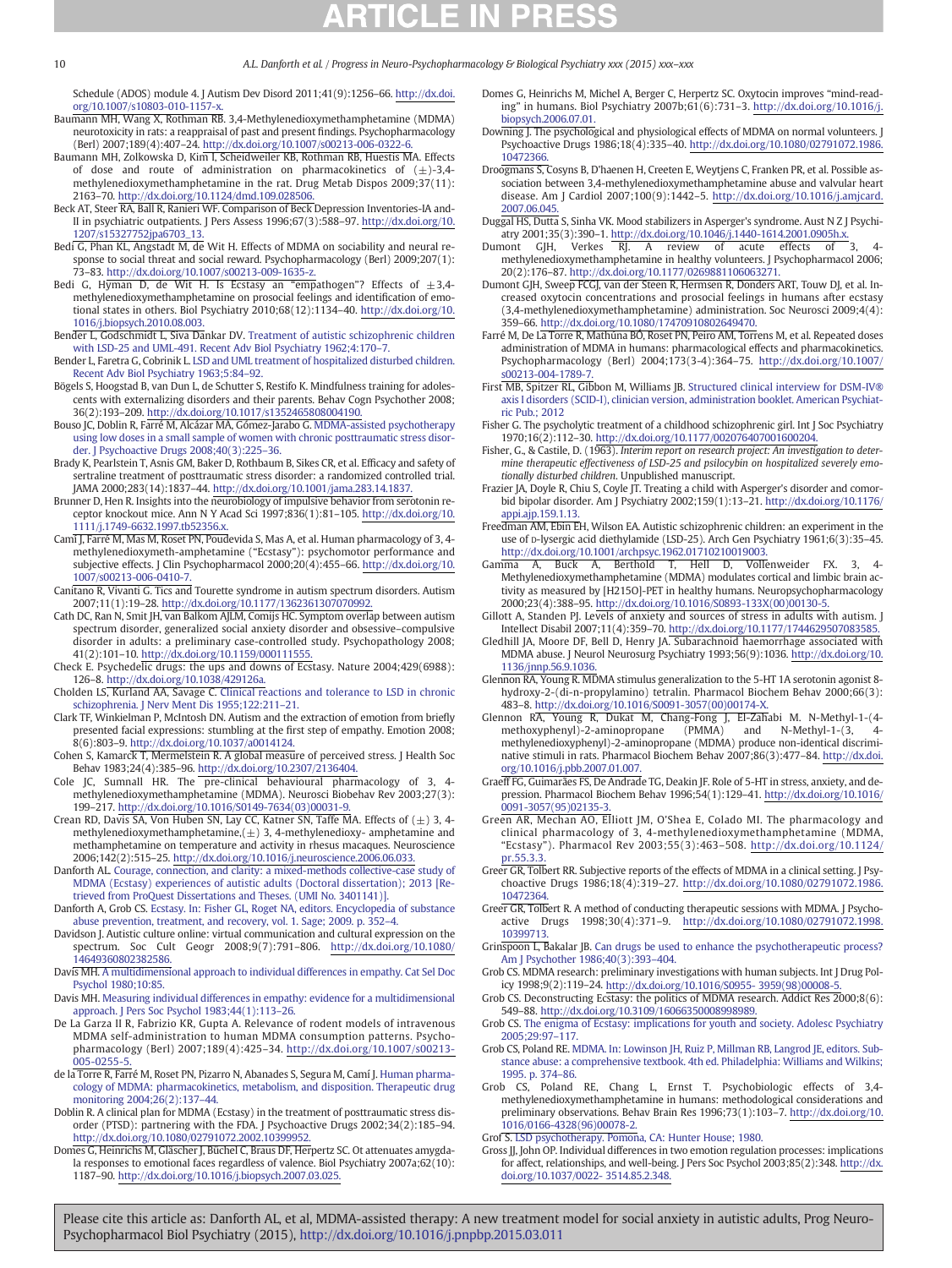- <span id="page-10-0"></span>Guastella AJ, Einfeld SL, Gray KM, Rinehart NJ, Tonge BJ, Lambert TJ, et al. Intranasal oxytocin improves emotion recognition for youth with autism spectrum disorders. Biol Psychiatry 2010;67(7):692–4. http://dx.doi.org[/10.1016/j.biopsych.2009.09.020.](http://dx.doi.org/10.1016/j.biopsych.2009.09.020)
- Hall AP, Henry JA. Acute toxic effects of 'Ecstasy'(MDMA) and related compounds: overview of pathophysiology and clinical management. Br J Anaesth 2006;96(6): 678–85. http://dx.doi.org[/10.1093/bja/ael078.](http://dx.doi.org/10.1093/bja/ael078)
- Hall GB, Doyle KA, Goldberg J, West D, Szatmari P. Amygdala engagement in response to subthreshold presentations of anxious face stimuli in adults with autism spectrum disorders: preliminary insights. PLoS One 2010;5(5):e10804. http://dx.doi.org/[10.](http://dx.doi.org/10.1371/journal.pone.0010804) [1371/journal.pone.0010804.](http://dx.doi.org/10.1371/journal.pone.0010804)
- Hardman HF, Haavik CO, Seevers MH. Relationship of the structure of mescaline and seven analogs to toxicity and behavior in five species of laboratory animals. Toxicol<br>Appl Pharmacol 1973;25(2):299-309. http://dx.doi.org/10.1016/S0041-Appl Pharmacol 1973;25(2):299–309. http://dx.doi.org/[10.1016/S0041-](http://dx.doi.org/10.1016/S0041-008X(73)80016-X) [008X\(73\)80016-X.](http://dx.doi.org/10.1016/S0041-008X(73)80016-X)
- Harrington RD, Woodward JA, Hooton TM, Horn JR. Life-threatening interactions between HIV-1 protease inhibitors and the illicit drugs MDMA and γ-hydroxybutyrate. Arch Intern Med 1999;159(18):2221–4. http://dx.doi.org[/10.1001/archinte.159.18.2221.](http://dx.doi.org/10.1001/archinte.159.18.2221)
- Harris DS, Baggott M, Mendelson JH, Mendelson JE, Jones RT. Subjective and hormonal effects of 3,4-methylenedioxymethamphetamine (MDMA) in humans. Psychopharmacology (Berl) 2002;162(4):396–405. http://dx.doi.org[/10.1007/s00213-002-1131-1.](http://dx.doi.org/10.1007/s00213-002-1131-1)
- Hasler F, Studerus E, Lindner K, Ludewig S, Vollenweider FX. Investigation of serotonin-1A receptor function in the human psychopharmacology of MDMA. J Psychopharmacol 2009;23(8):923–35. http://dx.doi.org[/10.1177/0269881108094650.](http://dx.doi.org/10.1177/0269881108094650)
- Hazen A, Stein M. [Clinical phenomenology and co-morbidity. In: Stein M, editor. Social](http://refhub.elsevier.com/S0278-5846(15)00060-3/rf0890) [phobia clinical and research perspectives. American Washington, DC: Psychiatric](http://refhub.elsevier.com/S0278-5846(15)00060-3/rf0890) [Press; 1995. p. 3](http://refhub.elsevier.com/S0278-5846(15)00060-3/rf0890)–41.
- Henry JA, Rella JG. [Medical risks associated with MDMA use. In: Holland J, editor. Ecstasy,](http://refhub.elsevier.com/S0278-5846(15)00060-3/rf0350) [a complete guide. Rochester VT: Inner Traditions; 2001. p. 71](http://refhub.elsevier.com/S0278-5846(15)00060-3/rf0350)–86.
- Henry JA, Jeffreys KJ, Dawling S. Toxicity and deaths from 3,4- methylenedioxymethamphetamine (" ecstasy"). Lancet 1992;340(8816):384–7. http://dx.doi.org[/10.1016/0140-6736\(92\)91469-O.](http://dx.doi.org/10.1016/0140-6736(92)91469-O)
- Hollander E, Novotny S, Hanratty M, Yaffe R, DeCaria CM, Aronowitz BR, et al. Oxytocin infusion reduces repetitive behaviors in adults with autistic and Asperger's disorders. Neuropsychopharmacology 2003;28(1):193–8. http://dx.doi.org/[10.1038/sj.npp.](http://dx.doi.org/10.1038/sj.npp.1300021) [1300021.](http://dx.doi.org/10.1038/sj.npp.1300021)
- Hollander E, Bartz J, Chaplin W, Phillips A, Sumner J, Soorya L, et al. Oxytocin increases retention of social cognition in autism. Biol Psychiatry 2007;61(4):498–503. http://dx. doi.org[/10.1016/j.biopsych.2006.05.030.](http://dx.doi.org/10.1016/j.biopsych.2006.05.030)
- Hollander E, Soorya L, Chaplin W, Anagnostou E, Taylor BP, Ferretti CJ, et al. A doubleblind placebo-controlled trial of fluoxetine for repetitive behaviors and global severity in adult autism spectrum disorders. Am J Psychiatry 2012;169(3):292–9. http:// dx.doi.org/[10.1176/appi.ajp.2011.10050764.](http://dx.doi.org/10.1176/appi.ajp.2011.10050764)
- Hoshi R, Bisla J, Curran HV. The acute and sub-acute effects of "Ecstasy" (MDMA) on processing of facial expressions: preliminary findings. Drug Alcohol Depend 2004;76(3): 297–304. http://dx.doi.org[/10.1016/j.drugalcdep.2004.06.006.](http://dx.doi.org/10.1016/j.drugalcdep.2004.06.006)
- Hudson AL, Lalies MD, Baker GB, Wells K, Aitchison KJ. Ecstasy, legal highs and designer drug use: a Canadian perspective. Drug Sci Policy Law 2014;1. http://dx.doi.org/[10.](http://dx.doi.org/10.1177/2050324513509190) [1177/2050324513509190.](http://dx.doi.org/10.1177/2050324513509190)
- Hughes JC, McCabe M, Evans RJ. Intracranial haemorrhage associated with ingestion of 'Ecstasy'. Arch Emerg Med 1993;10(4):372–4. http://dx.doi.org[/10.1136/emj.10.4.372.](http://dx.doi.org/10.1136/emj.10.4.372)
- Huxster JK, Pirona A, Morgan MJ. The sub-acute effects of recreational Ecstasy (MDMA) use: a controlled study in humans. J Psychopharmacol 2006;20(2):281–90. http:// dx.doi.org/[10.1177/0269881106060513.](http://dx.doi.org/10.1177/0269881106060513)
- Hysek CM, Vollenweider FX, Liechti ME. Effects of a β-blocker on the cardiovascular response to MDMA (Ecstasy). Emerg Med J 2010;27(8):586–9. http://dx.doi.org/[10.](http://dx.doi.org/10.1136/emj.2009.079905) [1136/emj.2009.079905.](http://dx.doi.org/10.1136/emj.2009.079905)
- Hysek CM, Domes G, Liechti ME. MDMA enhances "mind reading" of positive emotions and impairs "mind reading" of negative emotions. Psychopharmacology (Berl) 2012;222(2):293–302. http://dx.doi.org/[10.1007/s00213-012-2645-9.](http://dx.doi.org/10.1007/s00213-012-2645-9)
- Jacob S, Brune CW, Carter CS, Leventhal BL, Lord C, Cook EH. Association of the oxytocin receptor gene (OXTR) in Caucasian children and adolescents with autism. Neurosci Lett 2007;417(1):6–9. http://dx.doi.org[/10.1016/j.neulet.2007.02.001.](http://dx.doi.org/10.1016/j.neulet.2007.02.001)
- Jerome L, Baggott M. MAPS' MDMA investigator's brochure update # 2; a review of research in humans and nonhuman animals. Published on-line at [http://www. maps.](http://www.%20maps.%20org/research/mdma/protocol/litupdate1.%20pdf) [org/research/mdma/protocol/litupdate1. pdf](http://www.%20maps.%20org/research/mdma/protocol/litupdate1.%20pdf), 2003.
- Johansen P, Krebs T. How could MDMA (Ecstasy) help anxiety disorders? A neurobiological rationale. J Psychopharmacol 2009;23(4):389–91. http://dx.doi.org/[10.1177/](http://dx.doi.org/10.1177/0269881109102787) [0269881109102787.](http://dx.doi.org/10.1177/0269881109102787)
- Johnson MW, Richards WA, Griffiths RR. Human hallucinogen research: guidelines for safety. J Psychopharmacol 2008;22(6):603–20. http://dx.doi.org[/10.1177/](http://dx.doi.org/10.1177/0269881108093587) [0269881108093587.](http://dx.doi.org/10.1177/0269881108093587)
- Joshi G, Wozniak J, Petty C, Martelon MK, Fried R, Bolfek A, et al. Psychiatric co-morbidity and functioning in a clinically referred population of adults with autism spectrum disorders: a comparative study. J Autism Dev Disord 2012;43(6):1314–25. http:// dx.doi.org/[10.1007/s10803-012-1679-5.](http://dx.doi.org/10.1007/s10803-012-1679-5)
- Kaku DA, Lowenstein DH. Emergence of recreational drug abuse as a major risk factor for stroke in young adults. Ann Intern Med 1990;113(11):821–7. http://dx.doi.org/[10.](http://dx.doi.org/10.7326/0003-4819-113-11-821) [7326/0003-4819-113-11-821.](http://dx.doi.org/10.7326/0003-4819-113-11-821)
- Kessler RC, McGonagle KA, Zhao S, Nelson CB, Hughes M, Eshleman S, et al. Lifetime and 12-month prevalence of DSM-III-R psychiatric disorders in the United States: results from the National Comorbidity Survey. Arch Gen Psychiatry 1994;51(1):8–9. http:// dx.doi.org/[10.1001/1994.03950010008002.](http://dx.doi.org/10.1001/1994.03950010008002)
- King BH, Hollander E, Sikich L, McCracken JT, Scahill L, Bregman JD, et al. Lack of efficacy of citalopram in children with autism spectrum disorders and high levels of repetitive behavior: citalopram ineffective in children with autism. Arch Gen Psychiatry 2009; 66(6):583–90. http://dx.doi.org[/10.1001/archgenpsychiatry.2009.30.](http://dx.doi.org/10.1001/archgenpsychiatry.2009.30)
- Kirsch P, Esslinger C, Chen Q, Mier D, Lis S, Siddhanti S, et al. Oxytocin modulates neural circuitry for social cognition and fear in humans. J Neurosci 2005;25(49):11489–93. http://dx.doi.org[/10.1523/JNEUROSCI.3984-05.2005.](http://dx.doi.org/10.1523/JNEUROSCI.3984-05.2005)
- Koenig K, Levine M. Psychotherapy for individuals with autism spectrum disorders. J Contemp Psychother 2011;41(1):29–36. http://dx.doi.org/[10.1007/s10879-010-](http://dx.doi.org/10.1007/s10879-010-9158-9) [9158-9.](http://dx.doi.org/10.1007/s10879-010-9158-9)
- Kosfeld M, Heinrichs M, Zak PJ, Fischbacher U, Fehr E. Oxytocin increases trust in humans. Nature 2005;435(7042):673–6. http://dx.doi.org[/10.1038/nature03701.](http://dx.doi.org/10.1038/nature03701)
- Lamers CT, Ramaekers JG, Muntjewerff ND, Sikkema KL, Riedel WJ, Samyn N, et al. Dissociable effects of a single dose of Ecstasy (MDMA) on psychomotor skills and attentional performance. J Psychopharmacol 2003;17(4):379–87. http://dx.doi.org/[10.](http://dx.doi.org/10.1177/0269881103174015) [1177/0269881103174015.](http://dx.doi.org/10.1177/0269881103174015)
- Lawn JC. [Schedules of controlled substances; scheduling of 3,4](http://refhub.elsevier.com/S0278-5846(15)00060-3/rf0425) [methylenedioxymethamphetamine \(MDMA\) into schedule I of the controlled sub](http://refhub.elsevier.com/S0278-5846(15)00060-3/rf0425)[stances act. Fed Regist 1986;51\(198\):36552](http://refhub.elsevier.com/S0278-5846(15)00060-3/rf0425)–60.
- Lerer E, Levi S, Salomon S, Darvasi A, Yirmiya N, Ebstein RP. Association between the oxytocin receptor (OXTR) gene and autism: relationship to Vineland Adaptive Behavior Scales and cognition. Mol Psychiatry 2008;13(10):980–8. http://dx.doi.org[/10.1038/](http://dx.doi.org/10.1038/sj.mp.4002087) [sj.mp.4002087.](http://dx.doi.org/10.1038/sj.mp.4002087)
- Lester SJ, Baggott M, Welm S, Schiller NB, Jones RT, Foster E, et al. Cardiovascular effects of 3, 4-methylenedioxymethamphetamine: a double-blind, placebo-controlled trial. Ann Intern Med 2000;133(12):969–73. http://dx.doi.org[/10.7326/0003-4819-133-](http://dx.doi.org/10.7326/0003-4819-133-12-200012190-00012) [12-200012190-00012.](http://dx.doi.org/10.7326/0003-4819-133-12-200012190-00012)
- LeVay S. [When science goes wrong: twelve tales from the dark side of discovery. New](http://refhub.elsevier.com/S0278-5846(15)00060-3/rf0955) [York, NY: Penguin Group; 2008. p. 78](http://refhub.elsevier.com/S0278-5846(15)00060-3/rf0955)–98.
- Lieb R, Schuetz CG, Pfister H, von Sydow K, Wittchen HU. Mental disorders in Ecstasy users: a prospective-longitudinal investigation. Drug Alcohol Depend 2002;68(2): 195–207. http://dx.doi.org[/10.1016/S0376-8716\(02\)00190-4.](http://dx.doi.org/10.1016/S0376-8716(02)00190-4)
- Liebowitz MR, Gorman JM, Fyer AJ, Klein DF. Social phobia: review of a neglected anxiety disorder. Arch Gen Psychiatry 1985;42(7):729–36. http://dx.doi.org[/10.1001/](http://dx.doi.org/10.1001/archpsyc.1985.01790300097013) [archpsyc.1985.01790300097013.](http://dx.doi.org/10.1001/archpsyc.1985.01790300097013)
- Liechti ME, Vollenweider FX. The serotonin uptake inhibitor citalopram reduces acute cardiovascular and vegetative effects of 3, 4-methylenedioxymethamphetamine ('Ecstasy') in healthy volunteers. J Psychopharmacol 2000;14(3):269-74. http://dx.doi.org/ [10.1177/026988110001400313.](http://dx.doi.org/10.1177/026988110001400313)
- Liechti ME, Gamma A, Vollenweider FX. Gender differences in the subjective effects of MDMA. Psychopharmacology (Berl) 2001;154(2):161–8. http://dx.doi.org[/10.1007/](http://dx.doi.org/10.1007/s002130000648) [s002130000648.](http://dx.doi.org/10.1007/s002130000648)
- Liechti ME, Kunz I, Kupferschmidt H. [Acute medical problems due to Ecstasy use. Swiss](http://refhub.elsevier.com/S0278-5846(15)00060-3/rf0465) [Med Wkly 2005;135\(43](http://refhub.elsevier.com/S0278-5846(15)00060-3/rf0465)–44):652–7.
- Liester MB, Grob CS, Bravo GL, Walsh RN. Phenomenology and sequelae of 3,4 methylenedioxymethamphetamine use. J Nerv Ment Dis 1992;180(6):345–52. http://dx.doi.org[/10.1097/00005053-199206000-00001.](http://dx.doi.org/10.1097/00005053-199206000-00001)
- Linehan M. [Cognitive-behavioral treatment of borderline personality disorder. Guilford](http://refhub.elsevier.com/S0278-5846(15)00060-3/rf0475) [Press; 1993.](http://refhub.elsevier.com/S0278-5846(15)00060-3/rf0475)
- Manchanda S, Connolly MJ. Cerebral infarction in association with Ecstasy abuse. Postgrad Med J 1993;69(817):874–5. http://dx.doi.org[/10.1136/pgmj.69.817.874.](http://dx.doi.org/10.1136/pgmj.69.817.874)
- Mas M, Farré M, de la Torre R, Roset PN, Ortuño J, Segura J, et al. [Cardiovascular and neu](http://refhub.elsevier.com/S0278-5846(15)00060-3/rf0490)[roendocrine effects and pharmacokinetics of 3,4-methylenedioxymethamphetamine](http://refhub.elsevier.com/S0278-5846(15)00060-3/rf0490) [in humans. J Pharmacol Exp Ther 1999;290\(1\):136](http://refhub.elsevier.com/S0278-5846(15)00060-3/rf0490)–45.
- McDonald S, Bornhofen C, Shum D, Long E, Saunders C, Neulinger K. Reliability and validity of The Awareness of Social Inference Test (TASIT): a clinical test of social perception. Disabil Rehabil 2006;28(24):1529–42. http://dx.doi.org[/10.1080/](http://dx.doi.org/10.1080/09638280600646185) [09638280600646185.](http://dx.doi.org/10.1080/09638280600646185)
- Mechan A, Yuan J, Hatzidimitriou G, Irvine RJ, McCann UD, Ricaurte GA. Pharmacokinetic profile of single and repeated oral doses of MDMA in squirrel monkeys: relationship to lasting effects on brain serotonin neurons. Neuropsychopharmacology 2006; 31(2):339–50. http://dx.doi.org[/10.1038/sj.npp.1300808.](http://dx.doi.org/10.1038/sj.npp.1300808)
- Milroy CM. "Ecstasy" associated deaths: what is a fatal concentration? Analysis of a case series. Forensic Sci Med Pathol 2011;7(3):248–52. http://dx.doi.org[/10.1007/](http://dx.doi.org/10.1007/s12024-010-9220-7) [s12024-010-9220-7.](http://dx.doi.org/10.1007/s12024-010-9220-7)
- Mithoefer MC, Wagner MT, Mithoefer AT, Jerome L, Doblin R. The safety and efficacy of  $±3,4$ -methylenedioxymethamphetamine-assisted psychotherapy in subjects with chronic, treatment-resistant posttraumatic stress disorder: the first randomized controlled pilot study. J Psychopharmacol 2011;25(4):439–52. http://dx.doi.org/[10.](http://dx.doi.org/10.1177/0269881110378371) [1177/0269881110378371.](http://dx.doi.org/10.1177/0269881110378371)
- Mithoefer MC, Wagner MT, Mithoefer AT, Jerome L, Martin SF, Yazar-Klosinski B, et al. Durability of improvement in post-traumatic stress disorder symptoms and absence of harmful effects or drug dependency after 3,4 methylenedioxymethamphetamine-assisted psychotherapy: a prospective long-term follow-up study. J Psychopharmacol 2013;27(1):28–39. http://dx. doi.org/[10.1177/0269881112456611.](http://dx.doi.org/10.1177/0269881112456611)
- Mogar RE, Aldrich RW. [The use of psychedelic agents with autistic schizophrenic children.](http://refhub.elsevier.com/S0278-5846(15)00060-3/rf0515)
- [Psychedelic Rev 1969;10:5](http://refhub.elsevier.com/S0278-5846(15)00060-3/rf0515)–13.<br>Montastruc F, Montastruc G, Vigreux P, Bruneval P, Guilbeau-Frugier C, Cron C, et al. Val<br>vlar heart disease in a patient taking 3,4-methylenedioxymethamphetamine<br>(MDMA, 'Ecstasy'). Br J Clin
- Morley KC, Arnold JC, McGregor IS. Serotonin (1A) receptor involvement in acute 3, 4methylenedioxymethamphetamine (MDMA) facilitation of social interaction in the rat. Prog Neuropsychopharmacol Biol Psychiatry 2005;29(5):648–57. http://dx.doi. org[/10.1016/j.pnpbp.2005.04.009.](http://dx.doi.org/10.1016/j.pnpbp.2005.04.009)
- Mueller M, Kolbrich EA, Peters FT, Maurer HH, McCann UD, Huestis MA, et al. Direct comparison of  $(\pm)$ 3,4-methylenedioxymethamphetamine ("Ecstasy") disposition and metabolism in squirrel monkeys and humans. Ther Drug Monit 2009a;31(3):367. http://dx.doi.org[/10.1097/FTD.0b013e3181a4f6c2.](http://dx.doi.org/10.1097/FTD.0b013e3181a4f6c2)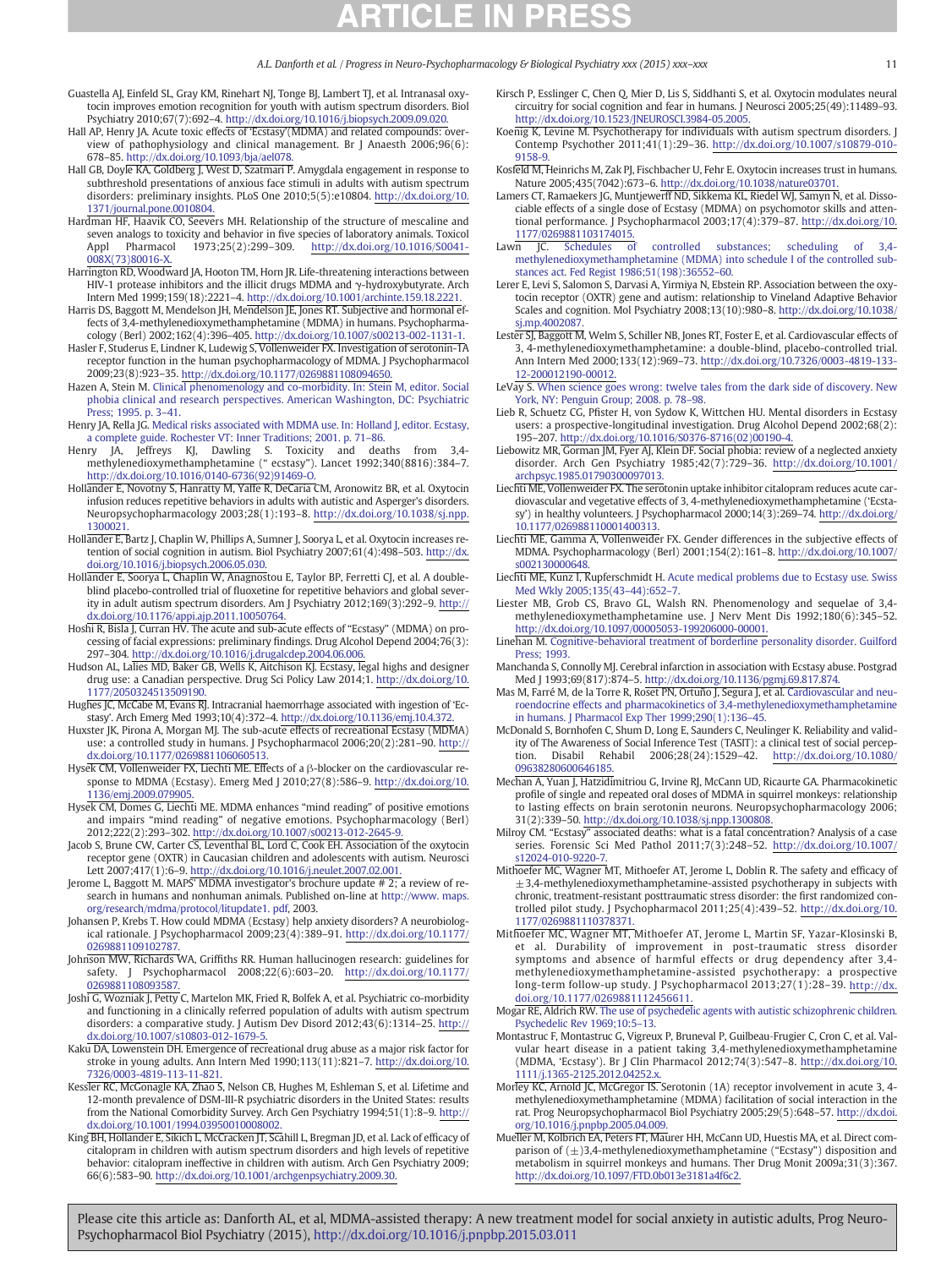- Mueller M, Peters FT, Huestis MA, Ricaurte GA, Maurer HH. Simultaneous liquid chromatographic-electrospray ionization mass spectrometric quantification of 3, 4 methylenedioxymethamphetamine (MDMA, Ecstasy) and its metabolites 3, 4 dihydroxymethamphetamine, 4-hydroxy-3-methoxymethamphetamine and 3, 4 methylenedioxyamphetamine in squirrel monkey and human plasma after acidic conjugate cleavage. Forensic Sci Int 2009b;184(1):64–8. http://dx.doi.org[/10.1016/j.](http://dx.doi.org/10.1016/j.forsciint.2008.12.002) [forsciint.2008.12.002.](http://dx.doi.org/10.1016/j.forsciint.2008.12.002)
- Multidisciplinary Association for Psychedelic Studies. Annual report for FDA on 3,4 methylenedioxy-methamphetamine (MDMA). (IND# 63,384, Form 1571, Serial Number: 0050). Retrieved from [http://www.maps.org/research archive/mdma/](http://www.maps.org/research%20archive/mdma/FDA_%202014_%20MDMA_AR_13Feb15.pdf) [FDA\\_ 2014\\_ MDMA\\_AR\\_13Feb15.pdf,](http://www.maps.org/research%20archive/mdma/FDA_%202014_%20MDMA_AR_13Feb15.pdf) 2015.
- Newman SS, Ghaziuddin M. Violent crime in Asperger syndrome: the role of psychiatric comorbidity. J Autism Dev Disord 2008;38(10):1848–52. http://dx.doi.org/[10.1007/](http://dx.doi.org/10.1007/s10803-008-0580-8) [s10803-008-0580-8.](http://dx.doi.org/10.1007/s10803-008-0580-8)
- Nichols DE. Differences between the mechanism of action of MDMA, MBDB, and the classic hallucinogens: identification of a new therapeutic class: entactogens. J Psychoactive Drugs 1986;18(4):305–13. http://dx.doi.org[/10.1080/02791072.](http://dx.doi.org/10.1080/02791072.1986.10472362) [1986.10472362.](http://dx.doi.org/10.1080/02791072.1986.10472362)
- Nutt DJ, King LA, Phillips LD. Drug harms in the UK: a multicriteria decision analysis. Lancet 2010;376(9752):1558–65. http://dx.doi.org[/10.1016/S0140-6736\(10\)61462-](http://dx.doi.org/10.1016/S0140-6736(10)61462-6) [6.](http://dx.doi.org/10.1016/S0140-6736(10)61462-6)
- Obla $\overline{k}$  A, Gibbs T, Blatt G. Reduced GABA-A receptors and benzodiazepine binding sites in the posterior cingulate cortex and fusiform gyrus in autism. Brain Res 2012;1380: 218–28. http://dx.doi.org[/10.1016/j.brainres.2010.09.021.](http://dx.doi.org/10.1016/j.brainres.2010.09.021)
- Oehen P, Traber R, Widmer V, Schnyder U. A randomized, controlled pilot study of MDMA  $(\pm 3,4$ -methylenedioxymethamphetamine)-assisted psychotherapy for treatment of resistant, chronic Post-Traumatic Stress Disorder (PTSD). J Psychopharmacol 2013; 27(1):40–52. http://dx.doi.org/[10.1177/0269881112464827.](http://dx.doi.org/10.1177/0269881112464827)
- Öst LG. Age of onset in different phobias. J Abnorm Psychol 1987;96(3):223. http://dx.doi. org[/10.1037/0021-843X.96.3.223.](http://dx.doi.org/10.1037/0021-843X.96.3.223)
- Parrott AC. The psychotherapeutic potential of MDMA (3,4-methylene dioxymethamphetamine): an evidence-based review. Psychopharmacology (Berl) 2007;191(2):181–93. http://dx.doi.org[/10.1007/s00213-007-0703-5.](http://dx.doi.org/10.1007/s00213-007-0703-5)
- Parrott AC. The potential dangers of using MDMA for psychotherapy. J Psychoactive Drugs 2014;46(1):37–43. http://dx.doi.org[/10.1080/02791072.2014.873690.](http://dx.doi.org/10.1080/02791072.2014.873690)
- Parrott AC, Lock J, Conner AC, Kissling C, Thome J. Dance clubbing on MDMA and during abstinence from Ecstasy/MDMA: prospective neuroendocrine and psychobiological changes. Neuropsychobiology 2008;57(4):165–80. http://dx.doi.org/[10.1159/](http://dx.doi.org/10.1159/000147470) [000147470.](http://dx.doi.org/10.1159/000147470)
- Perez Jr JA, Arsura EL, Strategos S. Methamphetamine-related stroke: four cases. J Emerg Med 1999;17(3):469–71. http://dx.doi.org[/10.1016/S0736-4679\(99\)00009-8.](http://dx.doi.org/10.1016/S0736-4679(99)00009-8)
- Peroutka SJ, Newman H, Harris H. [Subjective effects of 3,4-methylene](http://refhub.elsevier.com/S0278-5846(15)00060-3/rf0580) [dioxymethamphetamine in recreational users. Neuropsychopharmacology 1988;](http://refhub.elsevier.com/S0278-5846(15)00060-3/rf0580) [1\(4\):273](http://refhub.elsevier.com/S0278-5846(15)00060-3/rf0580)–7.
- Pirona A, Morgan MJ. An investigation of the subacute effects of Ecstasy on neuropsychological performance, sleep and mood in regular Ecstasy users. J Psychopharmacol 2010. http://dx.doi.org[/10.1177/0269881109102780.](http://dx.doi.org/10.1177/0269881109102780)
- Posner K, Brown GK, Stanley B, Brent DA, Yershova KV, Oquendo MA, et al. The Columbia—Suicide Severity Rating Scale: initial validity and internal consistency findings from three multisite studies with adolescents and adults. Am J Psychiatry 2011; 168(12):1266–77. http://dx.doi.org[/10.1176/appi.ajp.2011.10111704.](http://dx.doi.org/10.1176/appi.ajp.2011.10111704)
- Ramsay JR, Brodkin ES, Cohen MR, Listerud J, Rostain AL, Ekman E. Better strangers: using the relationship in psychotherapy for adult patients with Asperger syndrome. Psychother Theory Res Pract Train 2005;42(4):483. http://dx.doi.org/[10.1037/0033-](http://dx.doi.org/10.1037/0033-3204.42.4.483) [3204.42.4.483.](http://dx.doi.org/10.1037/0033-3204.42.4.483)
- Reich J, Goldenberg I, Vasile R, Goisman R, Keller M. A prospective follow-along study of the course of social phobia. Psychiatry Res 1994;54(3):249–58. http://dx.doi.org[/10.](http://dx.doi.org/10.1016/0165-1781(94)90019-1) [1016/0165-1781\(94\)90019-1.](http://dx.doi.org/10.1016/0165-1781(94)90019-1)
- Ricaurte GA, Yuan J, Hatzidimitriou G, Cord BJ, McCann UD. Severe dopaminergic neurotoxicity in primates after a common recreational dose regimen of MDMA ("Ecstasy"): retraction. Science 2003;301(5639):1479. http://dx.doi.org[/10.1126/science.301.](http://dx.doi.org/10.1126/science.301.5639.1479b) [5639.1479b.](http://dx.doi.org/10.1126/science.301.5639.1479b)
- Richards W, Grof S, Goodman L, Kurland A. [LSD-assisted psychotherapy and the human](http://refhub.elsevier.com/S0278-5846(15)00060-3/rf9910) [encounter with death. Journal of Transpersonal Psychology 1972;4\(2\):121](http://refhub.elsevier.com/S0278-5846(15)00060-3/rf9910)–50.
- Riedlinger TJ, Riedlinger JE. Psychedelic and entactogenic drugs in the treatment of depression. J Psychoactive Drugs 1994;26(1):41–55. http://dx.doi.org/[10.1080/](http://dx.doi.org/10.1080/02791072.1994.10472600) [02791072.1994.10472600.](http://dx.doi.org/10.1080/02791072.1994.10472600)
- Rojas-Bermúdez JG. [Tratamiento combinado deo psicoanalisis y LSD 25 en ninos](http://refhub.elsevier.com/S0278-5846(15)00060-3/rf0605) [psicoticos \[Combined treatment with psychoanalysis and LSD 25 in psychotic chil](http://refhub.elsevier.com/S0278-5846(15)00060-3/rf0605)[dren\]. Acta Neuropsiquait \(Argentina\) 1960;6:497](http://refhub.elsevier.com/S0278-5846(15)00060-3/rf0605)–500.
- Rolo A, Krinsky LW, Abramson HA, Goldfarb L. [Preliminary method for study of LSD with](http://refhub.elsevier.com/S0278-5846(15)00060-3/rf0610) [children. Int J Neuropsychiatry 1965;1\(6\):552](http://refhub.elsevier.com/S0278-5846(15)00060-3/rf0610)–5.
- Rosenberg M. [Society and the adolescent self-image. Princeton: Princeton University](http://refhub.elsevier.com/S0278-5846(15)00060-3/rf1030) [Press; 1965.](http://refhub.elsevier.com/S0278-5846(15)00060-3/rf1030)
- Rothwell PM, Grant R. Cerebral venous sinus thrombosis induced by 'Ecstasy'. J Neurol Neurosurg Psychiatry 1993;56(9):1035. http://dx.doi.org/[10.1136/jnnp.](http://dx.doi.org/10.1136/jnnp.56.9.1035) [56.9.1035.](http://dx.doi.org/10.1136/jnnp.56.9.1035)
- Saulnier C, Volkmar F. [Mental health problems in people with autism and related disor](http://refhub.elsevier.com/S0278-5846(15)00060-3/rf0620)[ders. In: Bouras N, Holt G, editors. Psychiatric and behavioural disorders in intellectu](http://refhub.elsevier.com/S0278-5846(15)00060-3/rf0620)[al and developmental disabilities. 2nd ed. New York, NY: Cambridge University Press;](http://refhub.elsevier.com/S0278-5846(15)00060-3/rf0620) [2007. p. 215](http://refhub.elsevier.com/S0278-5846(15)00060-3/rf0620)–24.
- Schechter MD. Discriminative profile of MDMA. Pharmacol Biochem Behav 1986;24(6): 1533–7. http://dx.doi.org[/10.1016/0091-3057\(86\)90480-6.](http://dx.doi.org/10.1016/0091-3057(86)90480-6)
- Schenk S. MDMA self-administration in laboratory animals: a summary of the literature and proposal for future research. Neuropsychobiology 2009;60(3-4):130–6. http:// dx.doi.org[/10.1159/000253549.](http://dx.doi.org/10.1159/000253549)
- Schneier FR, Heckelman LR, Garfinkel R, Campeas R, Fallon BA, Gitow A, et al. [Functional](http://refhub.elsevier.com/S0278-5846(15)00060-3/rf1045) [impairment in social phobia. J Clin Psychiatry 1994;55\(8\):322](http://refhub.elsevier.com/S0278-5846(15)00060-3/rf1045)–31.
- Selmi KG Davies, Sharma RR, JW Neal F. Intracerebral haemorrhage due to amphetamine abuse: report of two cases with underlying arteriovenous malformations. Br J Neurosurg 1995;9(1):93–6. http://dx.doi.org[/10.1080/02688699550041836.](http://dx.doi.org/10.1080/02688699550041836)
- Setola V, Hufeisen SJ, Grande-Allen KJ, Vesely I, Glennon RA, Blough B, et al. 3, 4- Methylenedioxymethamphetamine (MDMA, "Ecstasy") induces fenfluramine-like proliferative actions on human cardiac valvular interstitial cells in vitro. Mol
- Pharmacol 2003;63(6):1223–9. http://dx.doi.org[/10.1124/mol.63.6.1223.](http://dx.doi.org/10.1124/mol.63.6.1223) Sigafoos J, Green VA, Edrisinha C, Lancioni GE. Flashback to the 1960s: LSD in the treatment of autism. Dev Neurorehabil 2007;10(1):75–81. http://dx.doi.org/[10.1080/](http://dx.doi.org/10.1080/13638490601106277) [13638490601106277.](http://dx.doi.org/10.1080/13638490601106277)
- Simmons III JQ, Leiken SJ, Lovaas OI, Schaeffer B, Perloff B, Modifi[cation of autistic behav](http://refhub.elsevier.com/S0278-5846(15)00060-3/rf0645)[ior with LSD-25. Am J Psychiatry 1966;122\(11\):1201](http://refhub.elsevier.com/S0278-5846(15)00060-3/rf0645)–11.
- Simmons JQ, Benor D, Daniel D. [The variable effects of LSD-25 on the behavior of a hetero](http://refhub.elsevier.com/S0278-5846(15)00060-3/rf0640)[geneous group of childhood schizophrenics. Behav Neuropsychiatry 1972;4\(1](http://refhub.elsevier.com/S0278-5846(15)00060-3/rf0640)–2):  $10–6.$  $10–6.$
- Smilkstein MJ, Smolinske SC, Rumack BH. A case of MAO inhibitor/MDMA interaction: agony after Ecstasy. Clin Toxicol 1987;25(1–2):149–59. http://dx.doi.org[/10.3109/](http://dx.doi.org/10.3109/15563658708992620) [15563658708992620.](http://dx.doi.org/10.3109/15563658708992620)
- Solowij N, Hall W, Lee N. Recreational MDMA use in Sydney: a profile of 'Ecstasy' users and their experiences with the drug. Br J Addict 1992;87(8):1161–72. http://dx.doi.
- org[/10.1111/j.1360-0443.1992.tb02003.x.](http://dx.doi.org/10.1111/j.1360-0443.1992.tb02003.x) Spielberger CD, Gorsuch RL, Lushene RE. [Manual for the state-trait anxiety inventory;](http://refhub.elsevier.com/S0278-5846(15)00060-3/rf0660) [1970.](http://refhub.elsevier.com/S0278-5846(15)00060-3/rf0660)
- Stolaroff M. [The secret chief revealed: conversations with a pioneer of the underground](http://refhub.elsevier.com/S0278-5846(15)00060-3/rf0665) [therapy movement. Sarasota FL: Multidisciplinary Association for Psychedelic Stud](http://refhub.elsevier.com/S0278-5846(15)00060-3/rf0665)[ies; 2004.](http://refhub.elsevier.com/S0278-5846(15)00060-3/rf0665)
- Strassman RJ. Hallucinogenic drugs in psychiatric research and treatment: perspectives and prospects. J Nerv Ment Dis 1995;183(3):127–38. http://dx.doi.org/[10.1097/](http://dx.doi.org/10.1097/00005053-199503000-00002) [00005053-199503000-00002.](http://dx.doi.org/10.1097/00005053-199503000-00002)
- Substance Abuse Mental Health Services Administration. [Results from the 2013 National](http://refhub.elsevier.com/S0278-5846(15)00060-3/rf0675) [Survey on Drug Use and Health: Summary of National Findings, NSDUH Series H-48,](http://refhub.elsevier.com/S0278-5846(15)00060-3/rf0675) HHS Publication No. (SMA) 14–[4863. Rockville, MD: Substance Abuse and Mental](http://refhub.elsevier.com/S0278-5846(15)00060-3/rf0675) [Health Services Administration; 2014.](http://refhub.elsevier.com/S0278-5846(15)00060-3/rf0675)
- Sumnall HR. The varieties of ecstatic experience: an exploration of the subjective experiences of Ecstasy. J Psychopharmacol 2006;20(5):670–82. http://dx.doi.org/[10.1177/](http://dx.doi.org/10.1177/0269881106060764) [0269881106060764.](http://dx.doi.org/10.1177/0269881106060764)
- Tancer ME, Johanson CE. The subjective effects of MDMA and mCPP in moderate MDMA users. Drug Alcohol Depend 2001;65(1):97–101. http://dx.doi.org/[10.1016/S0376-](http://dx.doi.org/10.1016/S0376-8716(01)00146-6) [8716\(01\)00146-6.](http://dx.doi.org/10.1016/S0376-8716(01)00146-6)
- Tantam D. [Asperger syndrome in adulthood. In: Frith U, editor. Autism and Asperger's](http://refhub.elsevier.com/S0278-5846(15)00060-3/rf0690) [syndrome. Cambridge, MA: Cambridge University Press; 1991. p. 147](http://refhub.elsevier.com/S0278-5846(15)00060-3/rf0690)–83.
- Tantam D. Psychological disorder in adolescents and adults with Asperger syndrome. Autism 2000;4(1):47–62. http://dx.doi.org/[10.1177/1362361300004001004.](http://dx.doi.org/10.1177/1362361300004001004)
- Thompson MR, Callaghan PD, Hunt GE, Cornish JL, McGregor IS. A role for oxytocin and 5- HT 1A receptors in the prosocial effects of 3,4 methylenedioxymethamphetamine ("Ecstasy"). Neuroscience 2007;146(2):509–14. http://dx.doi.org[/10.1016/j.neurosci](http://dx.doi.org/10.1016/j.neuroscience.2007.02.032)[ence.2007.02.032.](http://dx.doi.org/10.1016/j.neuroscience.2007.02.032)
- Thompson MR, Hunt GE, McGregor IS. Neural correlates of MDMA ("Ecstasy")-induced social interaction in rats. Soc Neurosci 2009;4(1):60–72. http://dx.doi.org[/10.1080/](http://dx.doi.org/10.1080/17470910802045042) [17470910802045042.](http://dx.doi.org/10.1080/17470910802045042)
- Tsai L. [Diagnosis and treatment of anxiety disorders in individuals with autism spectrum](http://refhub.elsevier.com/S0278-5846(15)00060-3/rf0710) [disorder. In: Baron MG, Groden J, Groden G, Lipsitt L, editors. Stress and coping in au](http://refhub.elsevier.com/S0278-5846(15)00060-3/rf0710)[tism. New York, NY: Oxford University Press; 2006. p. 2388](http://refhub.elsevier.com/S0278-5846(15)00060-3/rf0710)–440.
- Turner SM, Beidel DC, Dancu CV, Keys DJ. Psychopathology of social phobia and comparison to avoidant personality disorder. J Abnorm Psychol 1986;95(4):389. http://dx. doi.org/[10.1037//0021-843X.95.4.389.](http://dx.doi.org/10.1037//0021-843X.95.4.389)
- van Wel JH, Kuypers KP, Theunissen EL, Bosker WM, Bakker K, Ramaekers JG. Effects of acute MDMA intoxication on mood and impulsivity: role of the 5-HT2 and 5-HT1 receptors. PLoS One 2012;7(7):e40187. http://dx.doi.org/[10.1371/journal.pone.](http://dx.doi.org/10.1371/journal.pone.0040187) [0040187.](http://dx.doi.org/10.1371/journal.pone.0040187)
- Volkmar FR, Klin A, Siegel B, Szatmari P, Lord C, Campbell M, et al. Field trial for autistic disorder in DSM-IV. Am J Psychiatry 1994;151(9):1361–7. http://dx.doi.org/[10.](http://dx.doi.org/10.1023/A:1005415823867) [1023/A:1005415823867.](http://dx.doi.org/10.1023/A:1005415823867)
- Volkmar FR, State M, Klin A. Autism and autism spectrum disorders: diagnostic issues for the coming decade. J Child Psychol Psychiatry 2009;50(1–2):108–15. http://dx.doi. org[/10.1111/j.1469-7610.2008.02010.x.](http://dx.doi.org/10.1111/j.1469-7610.2008.02010.x)
- Vollenweider FX, Gamma A, Liechti M, Huber T. Psychological and cardiovascular effects and short-term sequelae of MDMA ("Ecstasy") in MDMA-naïve healthy volunteers. Neuropsychopharmacology 1998;19(4):241–51. http://dx.doi.org[/10.1016/s0893-](http://dx.doi.org/10.1016/s0893-133x(98)00013-x) [133x\(98\)00013-x.](http://dx.doi.org/10.1016/s0893-133x(98)00013-x)
- von Sydow K, Lieb R, Pfister H, Höfler M, Wittchen HU. Use, abuse and dependence of Ecstasy and related drugs in adolescents and young adults—a transient phenomenon? Results from a longitudinal community study. Drug Alcohol Depend 2002;66(2):
- 147–59. http://dx.doi.org[/10.1016/S0376-8716\(01\)00195-8.](http://dx.doi.org/10.1016/S0376-8716(01)00195-8) Wang X, Baumann MH, Xu H, Morales M, Rothman RB. (±)-3,4-Methylene dioxymethamphetamine administration to rats does not decrease levels of the serotonin transporter protein or alter its distribution between endosomes and the plasma membrane. J Pharmacol Exp Ther 2005;314(3):1002–12. http://dx.doi.org/[10.1124/](http://dx.doi.org/10.1124/jpet.105.088476) [jpet.105.088476.](http://dx.doi.org/10.1124/jpet.105.088476)
- Whitaker-Azmitia PM. Behavioral and cellular consequences of increasing serotonergic activity during brain development: a role in autism? Int J Dev Neurosci 2005;23(1): 75–83. http://dx.doi.org/[10.1016/j.ijdevneu.2004.07.022.](http://dx.doi.org/10.1016/j.ijdevneu.2004.07.022)
- White SW, Albano AM, Johnson CR, Kasari C, Ollendick T, Klin A, et al. Development of a cognitive-behavioral intervention program to treat anxiety and social deficits in

<span id="page-11-0"></span>